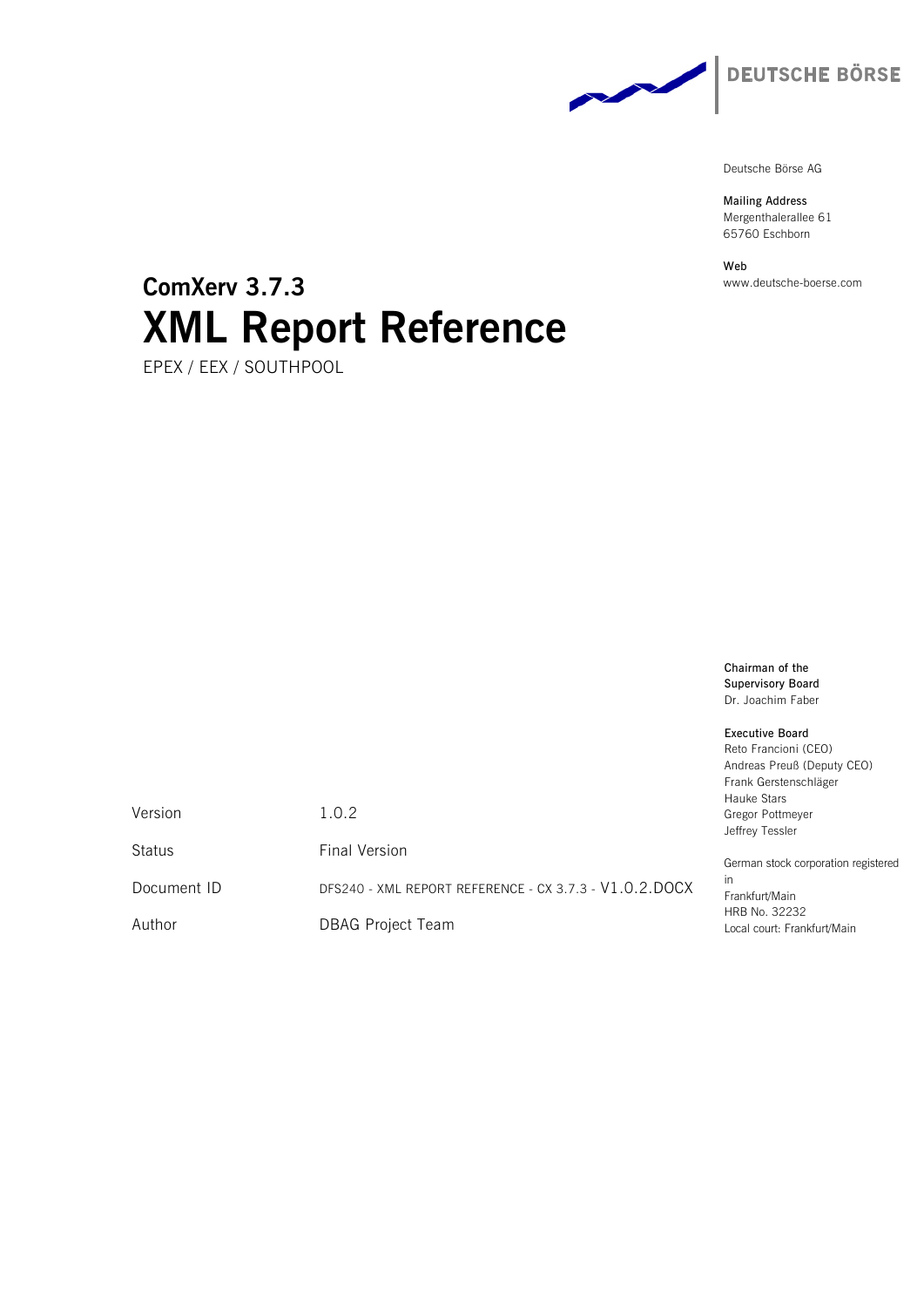## **Table of Contents**

| $\mathbf{1}$   |  |
|----------------|--|
| $\overline{2}$ |  |
| 2.1            |  |
| 2.2            |  |
| 2.2.1          |  |
| 2.2.2          |  |
| 2.2.3          |  |
| 2.2.4          |  |
| 2.3            |  |
| 2.4            |  |
| 2.5            |  |
| 2.6            |  |
| 3              |  |
| 3.1            |  |
| 3.2            |  |
| 3.3            |  |
| 4              |  |
| 4.1            |  |
| 4.2            |  |
| 4.3            |  |
| 4.3.1          |  |
| 4.3.2          |  |
| 4.3.3          |  |
| 5              |  |
| 5.1            |  |
| 5.1.1          |  |
| 5.1.2          |  |
| 5.1.3          |  |
| 5.1.4          |  |
| 5.2            |  |
| 5.2.1          |  |
| 5.2.2          |  |
| 5.2.3          |  |
| 5.2.4          |  |
| 5.3            |  |
| 5.3.1          |  |
| 5.3.2          |  |
| 5.3.3          |  |
| 5.3.4          |  |
| 6              |  |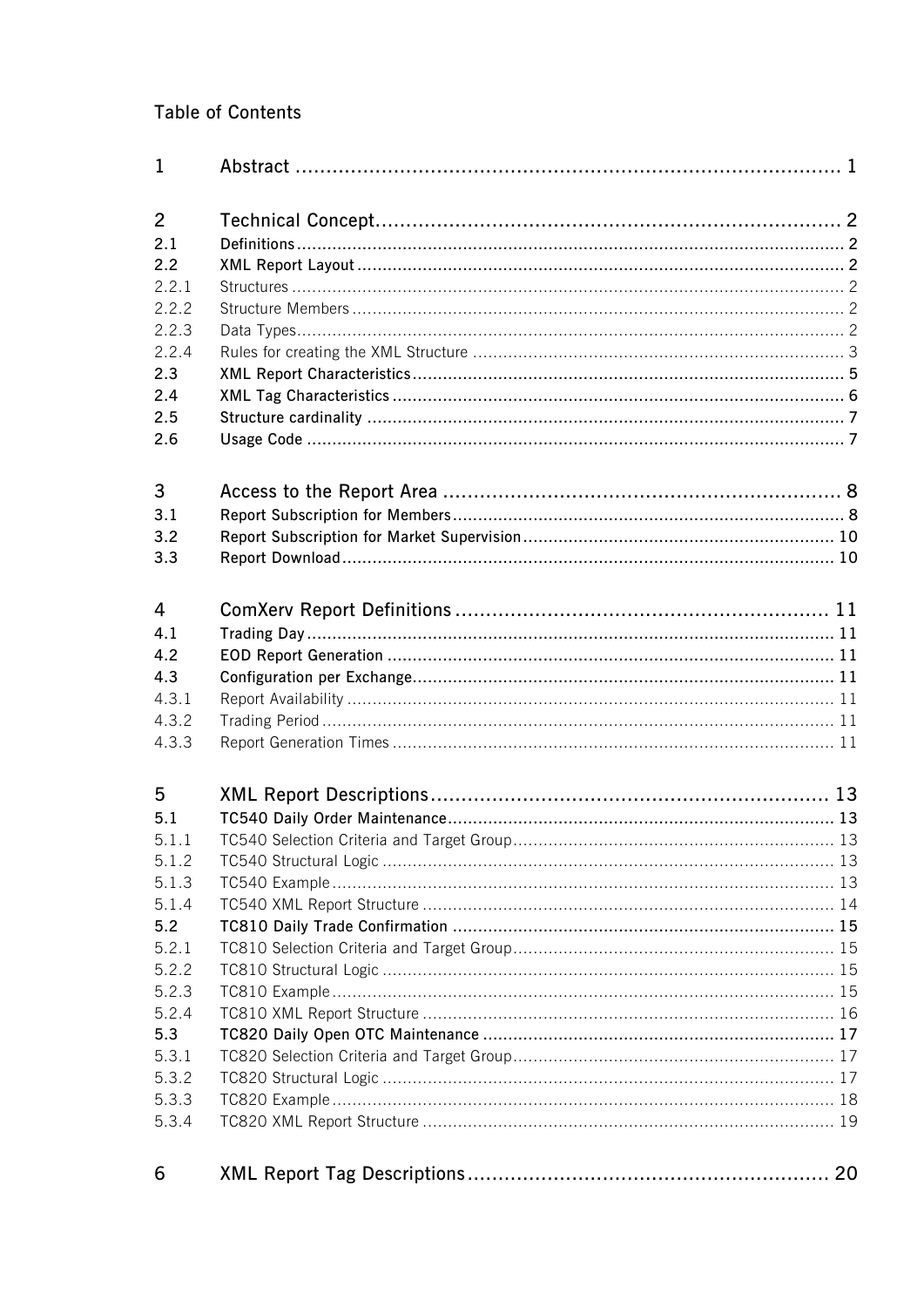DFS240 - XML Report Reference **Page 1** 

### **1 Abstract**

The reporting feature provides an enhanced interface as well as functionality for subscribing, unsubscribing and downloading system-generated reports in XML format. The reports provide a comprehensive view of trading activity on a specific day. Via the ComXerb WebGUI users can manage report type subscriptions and download generated reports.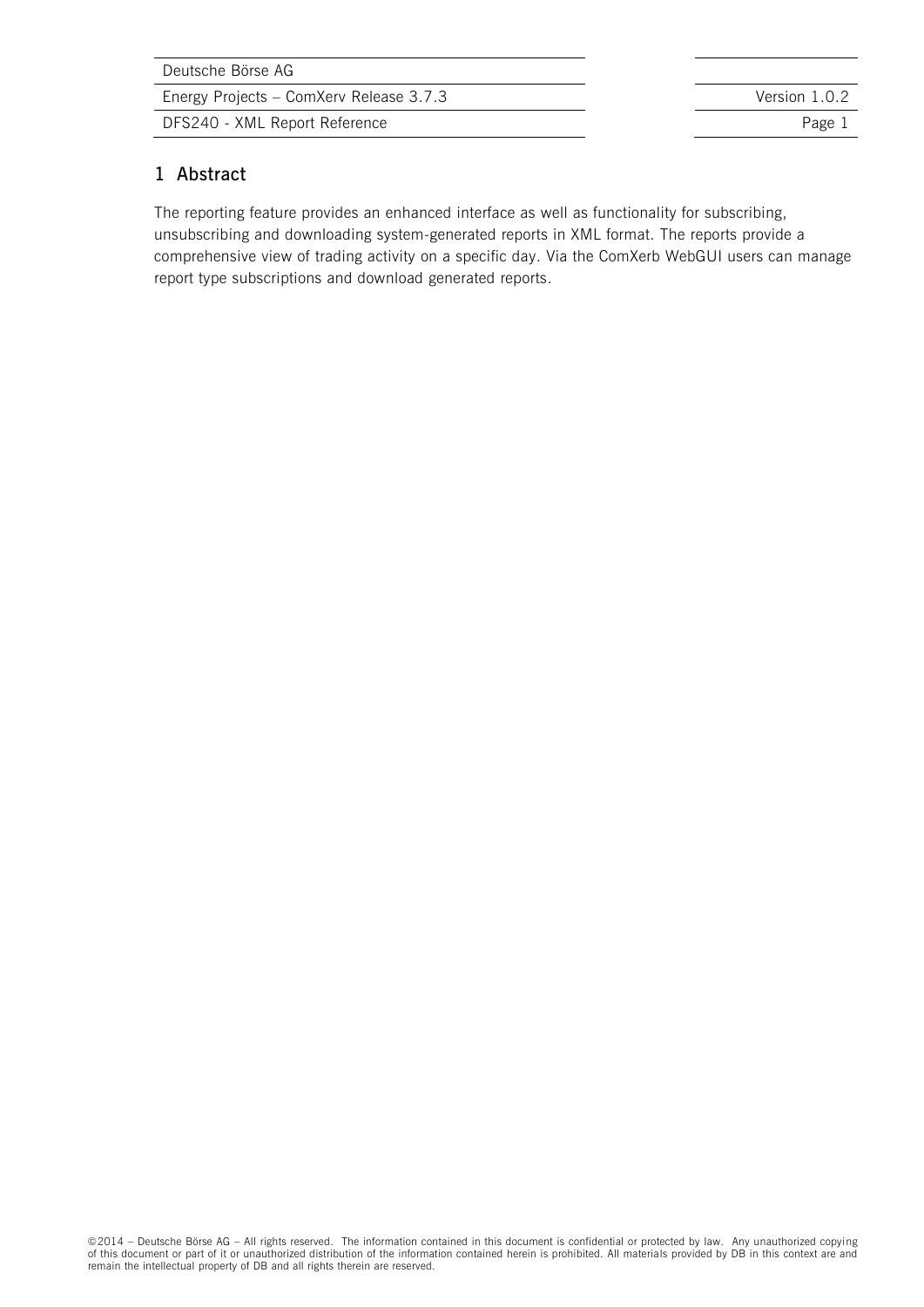DFS240 - XML Report Reference **Page 2** and 2008 2

### **2 Technical Concept**

### **2.1 Definitions**

**Report Type**: A report type can be subscribed or unsubscribed by the customers. A report type defines the name, the structure, the content, the accessibility and the point of creation time of a concrete report.

**Report:** A report is a concrete instance of a report type. Its content is defined through the corresponding report type, interval and customer. Its format is XML. A report can be downloaded by the customer via the WebGUI.

### **2.2 XML Report Layout**

The XML report layout consists of the basic elements structures, structure members, and data types.

#### **2.2.1 Structures**

Structures are ordered collections of structure members.

They may contain fields and/or substructures as members, forming a structure tree. On the top level (the root of each structure tree) there is the main report structure.

Most structures are defined as a part of one report. Structures used in several reports are called common structures.

Naming conventions for structures are:

| reportName          | Main structure of a report                          |
|---------------------|-----------------------------------------------------|
| reportName***Grp    | Sub structure of a report                           |
| reportName***KeyGrp | Sub structure of a report which contains key fields |

#### **2.2.2 Structure Members**

A structure member is either a field or another (sub-)structure. A structure member may be enriched by attributes to define report specific properties.

Fields are defined by their data type and share the name of their data type. Substructures may occur once or multiple times in a structure. The name of a substructure member is equal to the substructure name.

Each field and structure occurs at a specific place in the sequence of fields in the substructure tree of a report. Substructure can represent an exception, in the sense that they can occur multiple times.

Structure members may be mandatory or optional. Optional members may be omitted in the XML report.

#### **2.2.3 Data Types**

Data types describe context-independent properties of a field, like its format and length. The format of a data type may be alphanumeric, numeric, or signed numeric.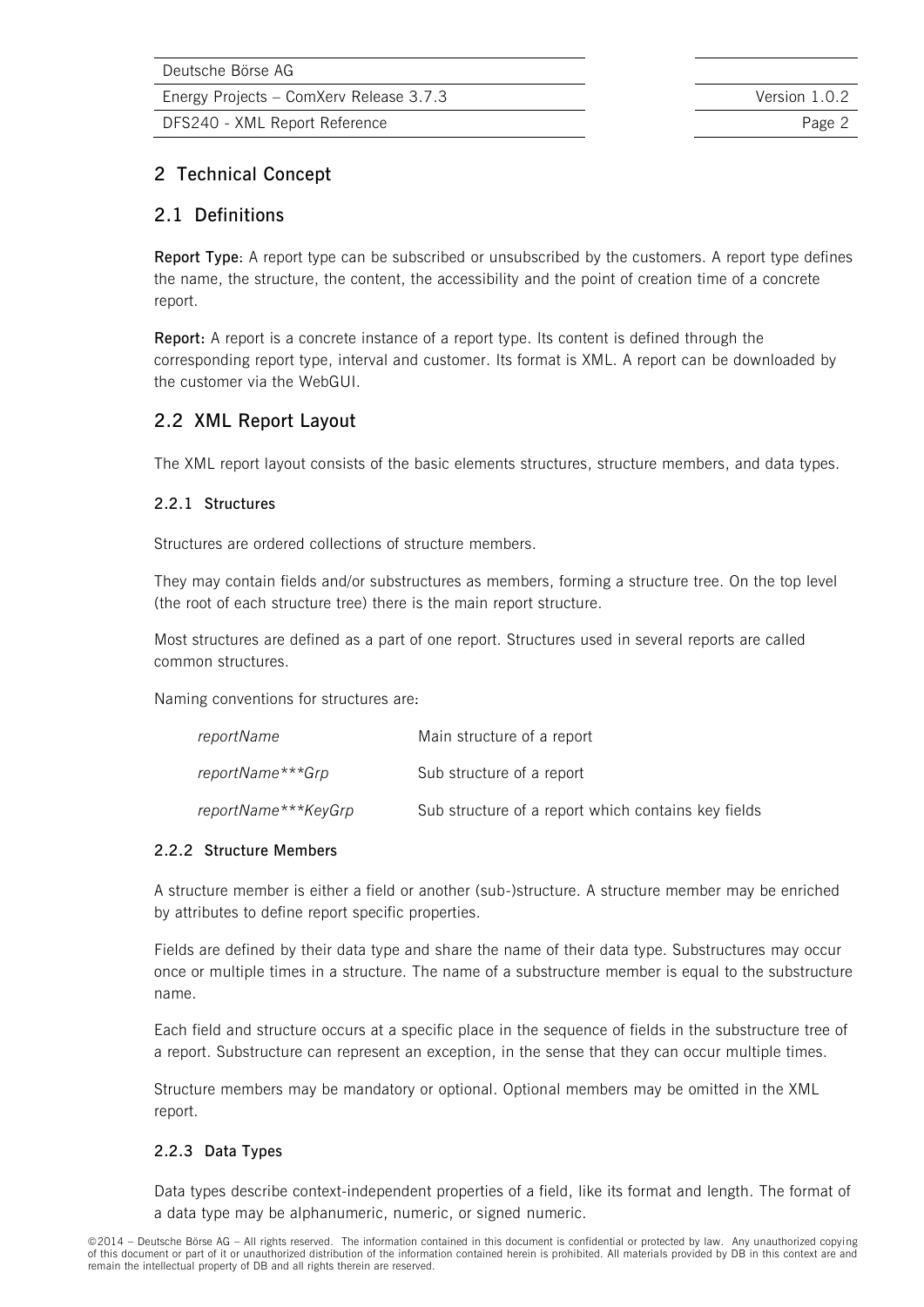| Deutsche Börse AG                       |               |
|-----------------------------------------|---------------|
| Energy Projects – ComXerv Release 3.7.3 | Version 1.0.2 |
| DFS240 - XML Report Reference           | Page 3        |

These properties are independent of the report where a field of this data type occurs. Since a field in a structure must have the same name as its data type, this implies that two fields with the same name always have the same data type.

### **2.2.4 Rules for creating the XML Structure**

### **2.2.4.1 Main Report Structure**

The report XML structure is enclosed in the tag

<rptName>

<rptHeader> ... </rptHeader> <rptNameGrp> ... </rptNameGrp> </rptName>

### **2.2.4.2 Substructures**

...

Substructures are written to

<structureName>

</structureName>

The structure members occur in the sequence as they are defined in the XML report layout. Optional members may be omitted, if they contain no data.

In case of a multiple occurrence, the <structureName> element is repeated.

### **2.2.4.3 Field Values**

Field values are written as

<fieldName>fieldValue</fieldName>

or, if no value is given for a mandatory field,

<fieldName/>

Optional fields are omitted if no value is given.

Alphanumeric field values are written to the XML Report with their complete field length.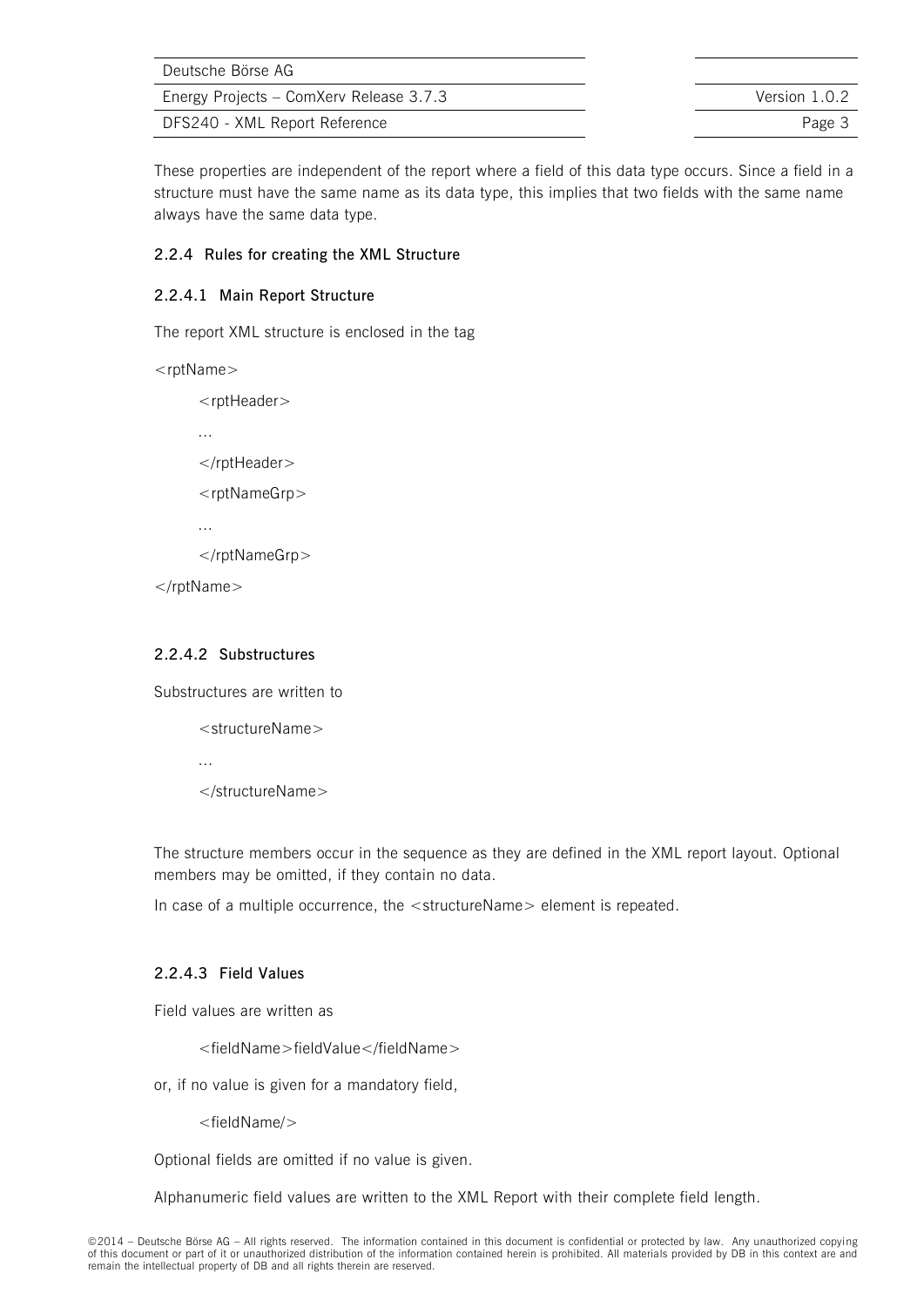Energy Projects – ComXerv Release 3.7.3 Version 1.0.2

DFS240 - XML Report Reference **Page 4** Page 4

Examples:

<instNam>DBO</instNam>

 $<$ text > 430-11172  $<$ /text >

Numeric values with precision 0 are written in the format DD…D without leading zeroes (D denotes a digit 0, 1, …, 9).

Example:

```
<sumTrnLngQty>558</sumTrnLngQty>
```
Numeric values with precision > 0 are written in the format DD...D.D...D, where the number of trailing digits is given by the precision.

Example:

```
<valPerTick>1.0000</valPerTick>
```
Signed numeric values are prefixed with a plus  $('+)$  or minus  $('-)$  sign.

Example:

```
<sumPrmVmarAmnt>-88880.00</sumPrmVmarAmnt>
```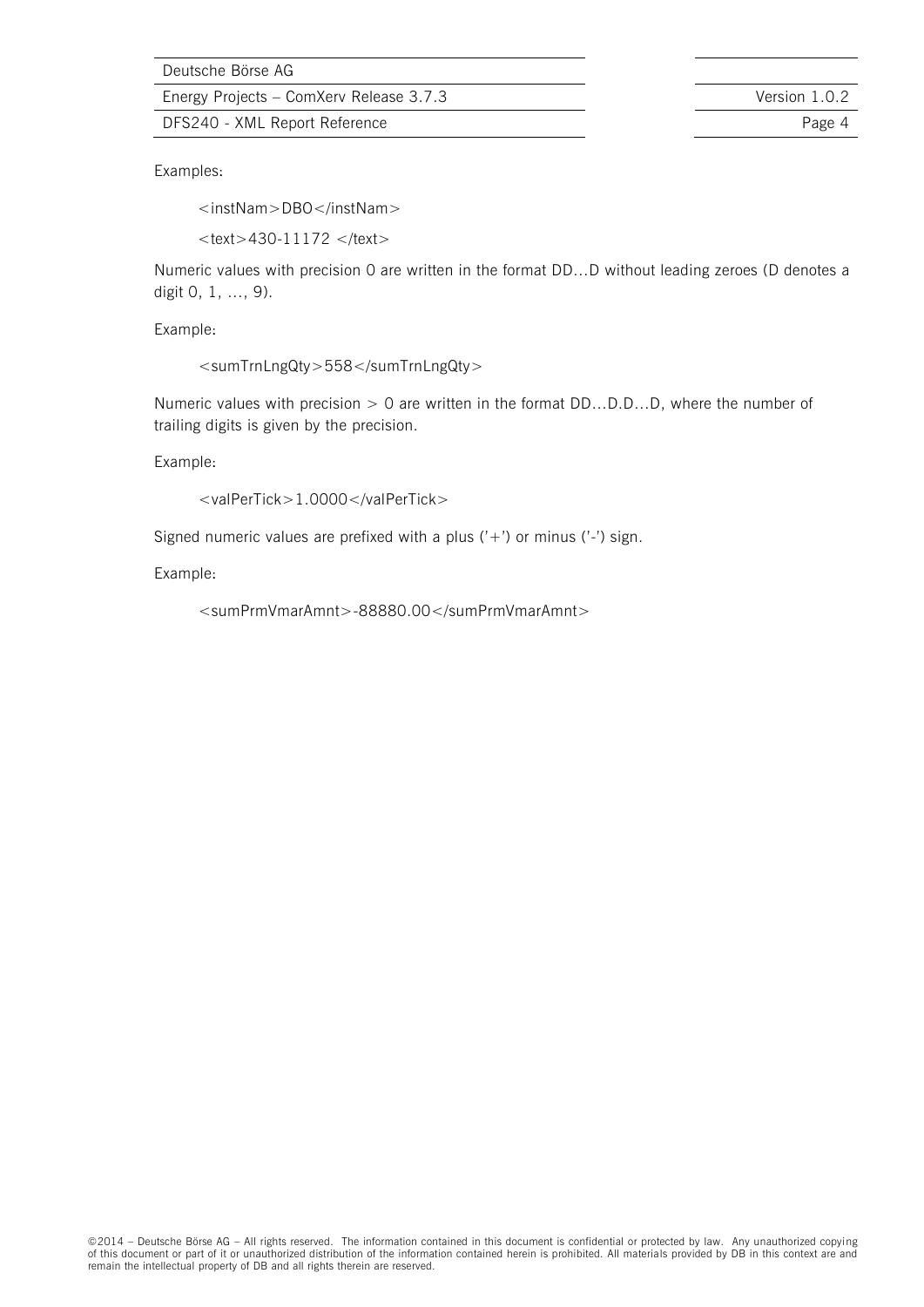Energy Projects – ComXerv Release 3.7.3 Version 1.0.2

DFS240 - XML Report Reference **Page 5** 

### **2.3 XML Report Characteristics**

The XML report descriptions contain the following information:

#### **Description**

A textual description of the functional contents of the report.

#### **Frequency**

The frequency or the specific events at which the report is created.

#### **Generation**

How the Report is generated. Triggered by Timer or triggered manually by Market Supervision.

#### **Availability**

The group of members (e.g. clearing members, trading members) to which the report is available.

#### **XML Report Structure**

A description of the composition of groups and tags that are used with the XML report. Underlined items represent groups; the contained tags are identified by indent level. Additional information is provided on the cardinality of subgroups. Please refer to section 3.2 for a description of cardinalities.

#### **M/O**

A usage code to indicate whether a report tag is mandatory or optional.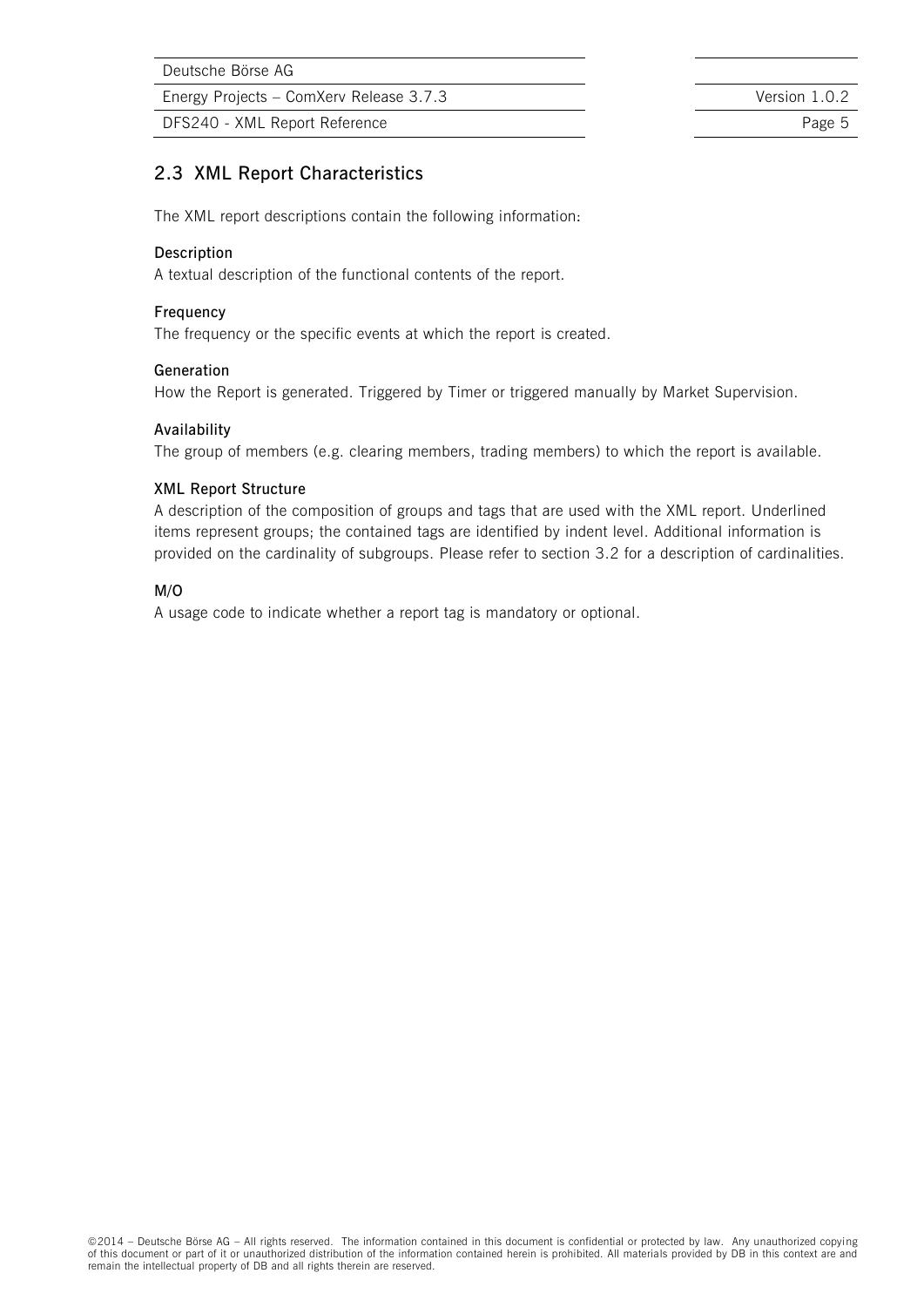Energy Projects – ComXerv Release 3.7.3 Version 1.0.2

DFS240 - XML Report Reference **Page 6** 

### **2.4 XML Tag Characteristics**

The characteristics of each tag are detailed giving the following information:

**Description** A short description of the tag's functional meaning.

**Format** Defines the format and size of the tag.

| Format                                     | Description                                                                                                                                                                                            | Example                                                                                                                        |
|--------------------------------------------|--------------------------------------------------------------------------------------------------------------------------------------------------------------------------------------------------------|--------------------------------------------------------------------------------------------------------------------------------|
| alphanumeric n<br>short name $= AN$        | Text of maximal length n, stored as<br>string.                                                                                                                                                         | A tag with format "alphanumeric<br>6" may contain the values<br>"TRD001" or "ABC" or "".                                       |
| Numeric n [.m]<br>symbol $=$ NUM           | Number with n significant digits and, if<br>given, precision m. The number is<br>stored as a string containing the<br>decimal point if applicable.                                                     | A tag with format "numeric 5, 2"<br>might contain the values<br>"314.15" or "3.14" or "0.00".                                  |
| numeric signed n [.m]<br>short name $=$ NS | Signed number with n significant digits<br>and, if given, precision m. The number<br>is stored as a string prefixed with the<br>" $+$ " or "-" sign and containing the<br>decimal point if applicable. | A tag with format "numeric signed<br>5, 2" may contain the values<br>$*+314.15$ ", $*+3.14$ ", $*-314.15$ "<br>or " $+0.00$ ". |
| Date Format<br>short name $=$ DATE         | Date, stored as a string in the format<br>CCYY-MM-DD                                                                                                                                                   | A Date Format tag may contain<br>the value "2005-03-28".                                                                       |
| Time Format<br>short name $=$ TIME         | Time, stored as a string in the format<br>hh:mm:ss.cc<br>Usually the database time format<br>(UTC) is transferred into CET/CEST.                                                                       | A Time Format tag may contain<br>the value "23:59:59.99".                                                                      |

Table 1 - Tag Formats

Some tags have a predefined limited set of values they may contain:

| Valid Values      | Lists the valid values.                                                   |
|-------------------|---------------------------------------------------------------------------|
| Value Description | A short description of the value's functional meaning.                    |
| Reports           | A reference to the XML reports which contain this tag in their structure. |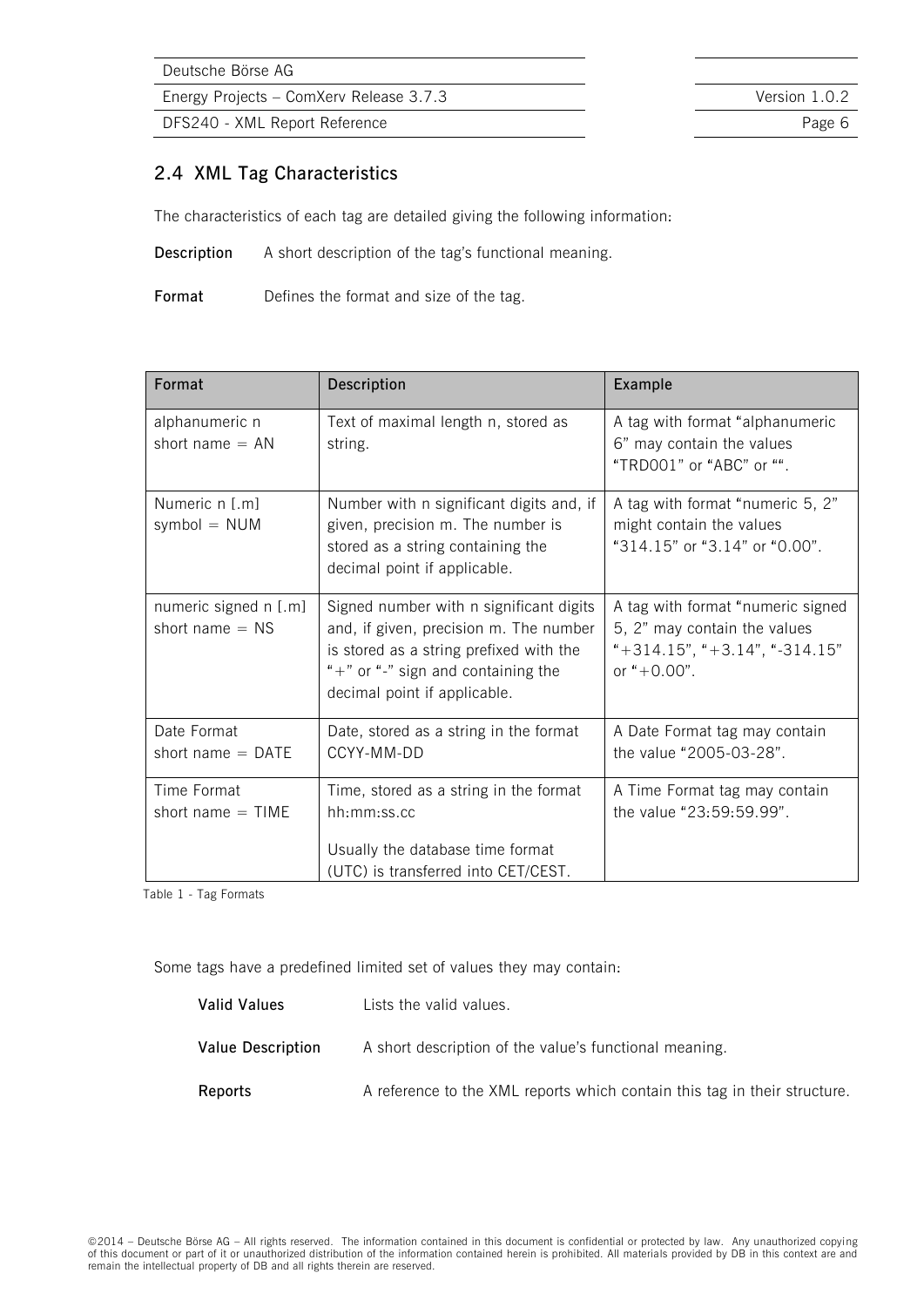Energy Projects – ComXerv Release 3.7.3 Version 1.0.2

DFS240 - XML Report Reference **Page 7** Page 7

### **2.5 Structure cardinality**

Any substructure may be occur zero, one or multiple times in a structure.

The XML report descriptions contains a cardinality information for each structure in the form

*structure* 

or

*structure*, repeated cardinality times:

| Cardinality | Description                                    |
|-------------|------------------------------------------------|
| (none)      | Substructure occurs exactly one time           |
| m           | Substructure occurs exactly m times            |
| m  n        | Substructure occurs minimal m, maximal n times |
| m  variable | Substructure occurs m to any number times      |

Table 2 - Structure Cardinality Descriptors

### **2.6 Usage Code**

The XML report descriptions contain usage codes for each tag. These codes provide information on whether a tag is mandatory or optional. The table below lists all applicable usage codes and provides a description.

| <b>Usage Code</b> | Explicit  | <b>Field Usage Description</b>                                                               |
|-------------------|-----------|----------------------------------------------------------------------------------------------|
| m                 | mandatory | Tag occurs always if it's part of an existing structure (but<br>may contain an empty string) |
|                   | optional  | Tag may be omitted                                                                           |

Table 3 - Field Usage Codes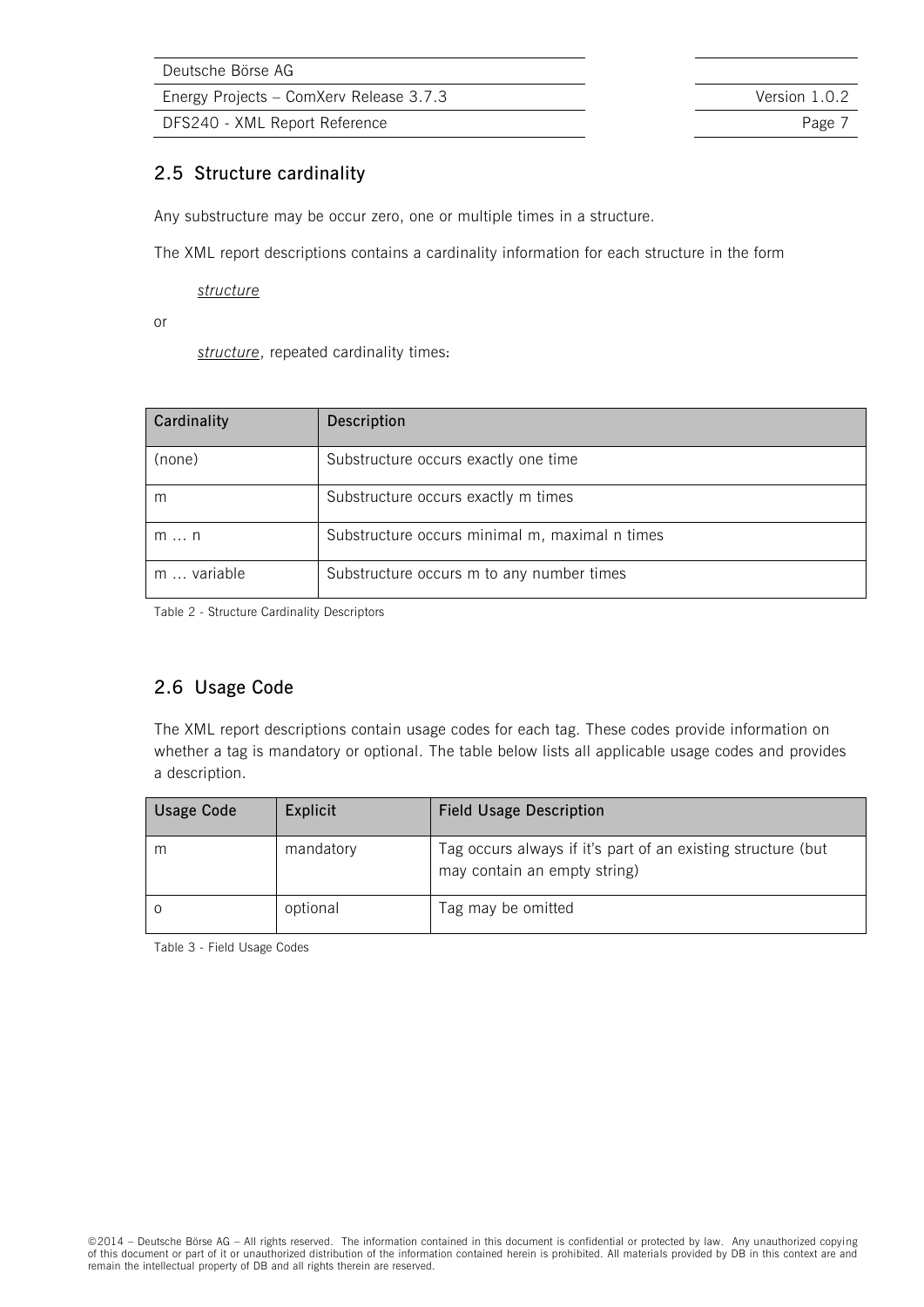| Deutsche Börse AG |  |        |               |      |  |
|-------------------|--|--------|---------------|------|--|
| $\sim$            |  | $\sim$ | $\sim$ $\sim$ | ---- |  |

DFS240 - XML Report Reference **Page 8** Page 8

### **3 Access to the Report Area**

A market participant can subscribe to one or more daily reports, by logging into the system with his "Report-User-ID" at these URLs:

| <b>EPEX</b> - Production | https://www.intraday-power-trading.com  |  |
|--------------------------|-----------------------------------------|--|
| <b>EPEX</b> - Simulation | https://simu.intraday-power-trading.com |  |
| <b>EEX</b> - Production  | https://www.eex.comxerv.com             |  |
| <b>EEX</b> - Simulation  | https://simu.eex.comxerv.com            |  |
| SouthPool -Production    | https://www.southpool.comxerv.com/      |  |
| SouthPool - Simulation   | https://simu.southpool.comxerv.com/     |  |

Table 1: ComXerv URLs

### **3.1 Report Subscription for Members**

After successful login as Report-User, a window titled 'Subscribe Reports' opens:

#### File Help

| <b>Subscribe Reports</b> |      |                                       |                    |  |
|--------------------------|------|---------------------------------------|--------------------|--|
| ID                       | Freq | Name                                  | Subscribe          |  |
| <b>TC540</b>             | D    | Gas - Daily Order Maintenance Report  | П                  |  |
| <b>TC810</b>             | D    | Gas - Daily Trade Confirmation Report | П                  |  |
| <b>TC820</b>             | D    | Gas - Open Otc Maintenance Report     | П                  |  |
|                          |      |                                       |                    |  |
|                          |      |                                       |                    |  |
| Switch to downloads      |      |                                       | Save subscriptions |  |

Figure 1: Subscribe Reports window (Example for EEX configuration)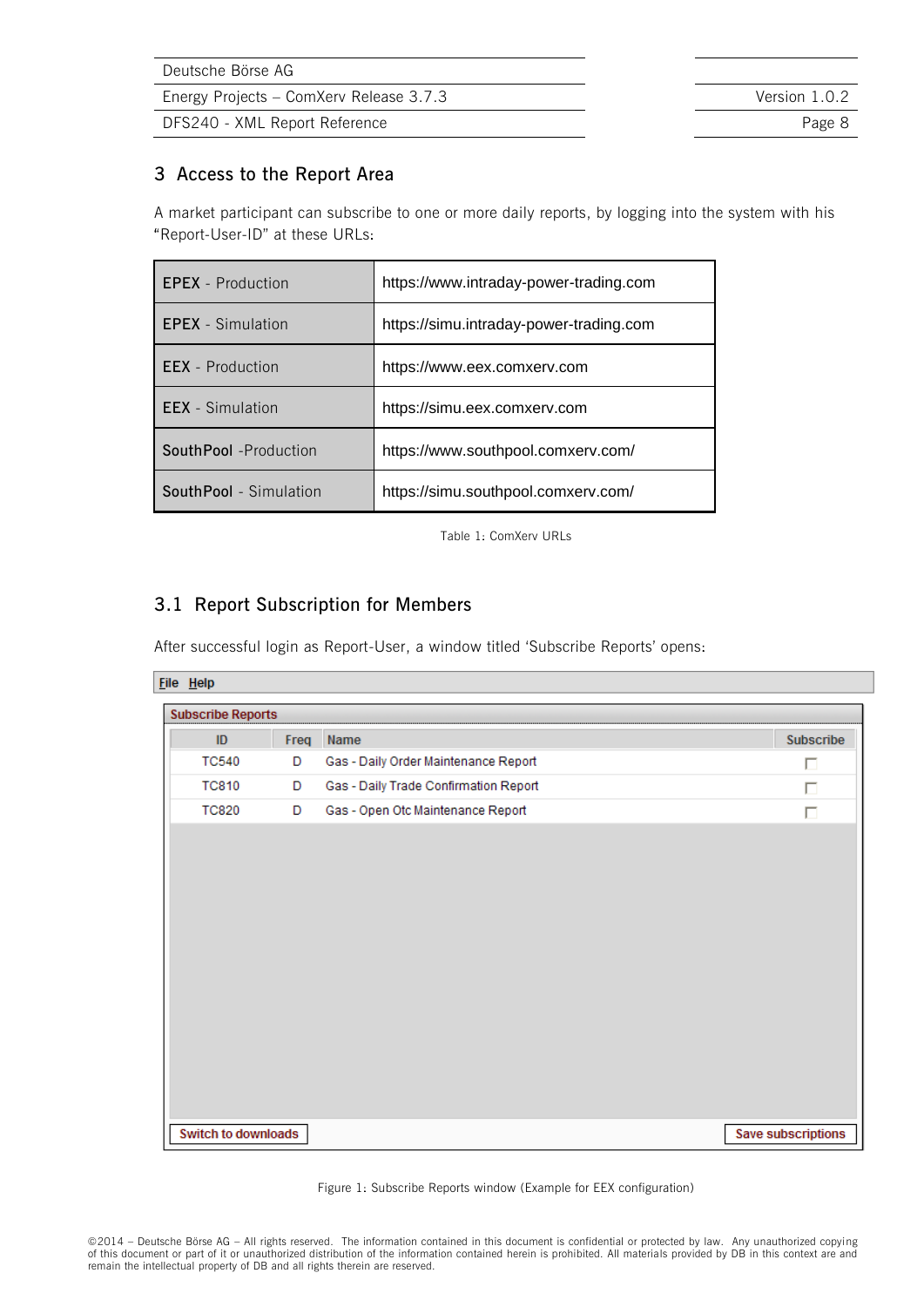DFS240 - XML Report Reference **Page 9** 

All available report types are listed in this window. The main table includes the following columns:

- ID: Report ID
- Freq: Delivery Frequency (D: Daily)
- Name: The name of the report
- Subscribe: contains a checkbox to subscribe/unsubscribe a report type

The member can subscribe and unsubscribe report types by selecting / deselecting the respective report type checkbox ( $\blacksquare / \square$ ) and confirm the settings by clicking Save subscriptions button.

Only subscribed reports are generated in the next report generation process and available for download.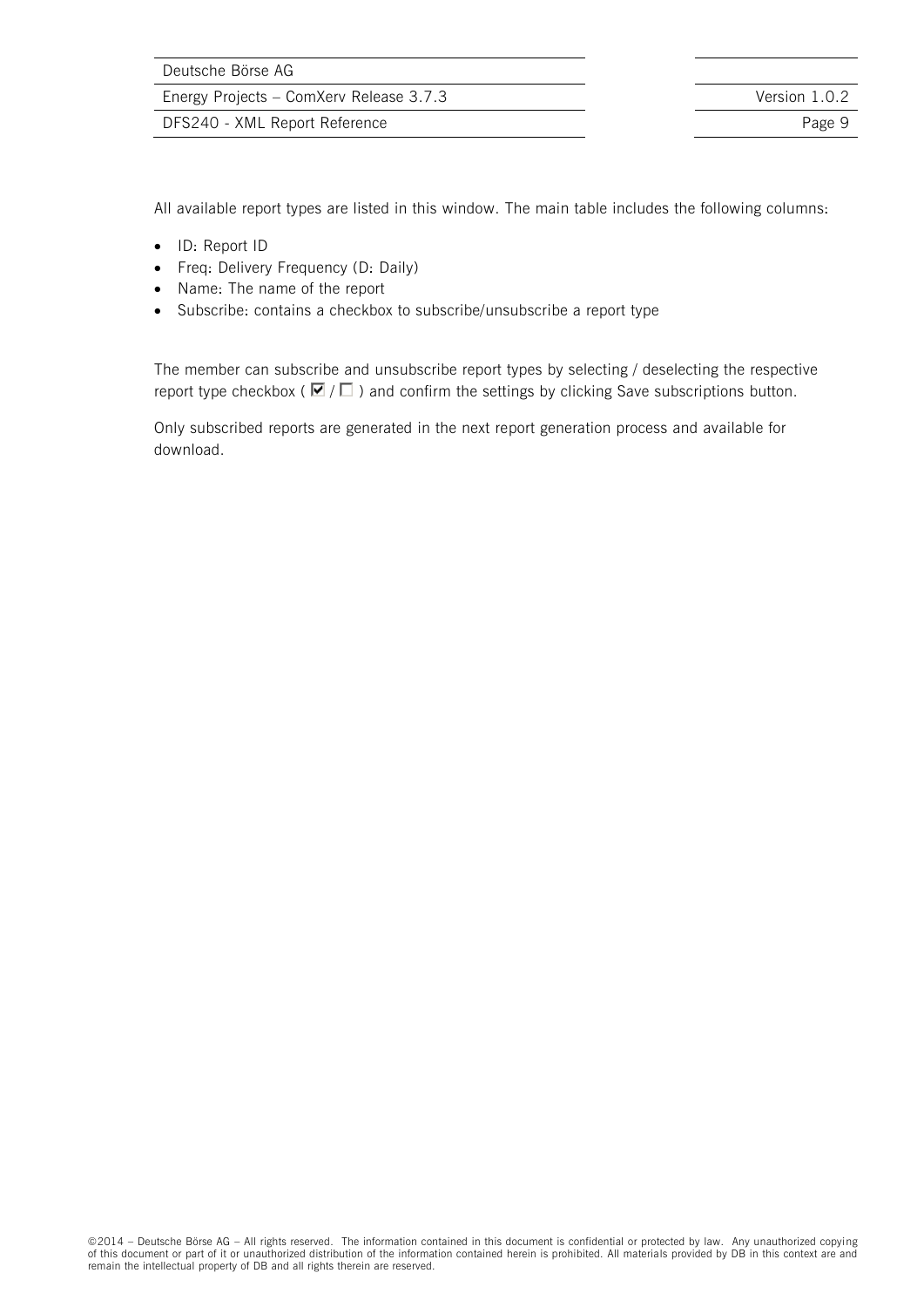| Deutsche Börse AG                       |               |
|-----------------------------------------|---------------|
| Energy Projects - ComXerv Release 3.7.3 | Version 1.0.2 |
| DFS240 - XML Report Reference           | Page 10       |

### **3.2 Report Subscription for Market Supervision**

While a Market Supervision Report User also has the functionality to subscribe, unsubscribe and download reports, all reports for Market Supervision are always generated (in every report generation process) and available for download.

### **3.3 Report Download**

By clicking the 'Switch to Downloads' button on the Subscribe Reports window, a directory listing with reports available to download appears. All reports generated in the last five days are available for download. EOD (end-of-day) reports will not be available until the next day after subscription.

The columns can be sorted by clicking the column title.

|   | Report download<br>Login Member: CXDBSA00 |        |                           |            |  |  |  |
|---|-------------------------------------------|--------|---------------------------|------------|--|--|--|
|   |                                           |        |                           |            |  |  |  |
|   | <b>Title</b>                              | $\div$ | $\ddot{ }$<br><b>Size</b> | Date       |  |  |  |
| 电 | Report-TC810-20120314-ADMIN.xml.zip       |        | 436 B                     | 15-03-2012 |  |  |  |
| 围 | Report-TC540-20120314-ADMIN.xml.zip       |        | 436 B                     | 15-03-2012 |  |  |  |
| 电 | Report-TC820-20120314-ADMIN.xml.zip       |        | 433 B                     | 15-03-2012 |  |  |  |
| 电 | Report-TC810-20120313-ADMIN.xml.zip       |        | 435 B                     | 14-03-2012 |  |  |  |
| 电 | Report-TC540-20120313-ADMIN.xml.zip       |        | 814B                      | 14-03-2012 |  |  |  |
| 剦 | Report-TC820-20120313-ADMIN.xml.zip       |        | 432 B                     | 14-03-2012 |  |  |  |
| 电 | Report-TC810-20120312-ADMIN.xml.zip       |        | 434 B                     | 13-03-2012 |  |  |  |
| 电 | Report-TC540-20120312-ADMIN.xml.zip       |        | 436 B                     | 13-03-2012 |  |  |  |
| 电 | Report-TC820-20120312-ADMIN.xml.zip       |        | 432 B                     | 13-03-2012 |  |  |  |
| 电 | Report-TC810-20120311-ADMIN.xml.zip       |        | 434 B                     | 12-03-2012 |  |  |  |
| 礟 | Report-TC540-20120311-ADMIN.xml.zip       |        | 435 B                     | 12-03-2012 |  |  |  |
| 电 | Report-TC820-20120311-ADMIN.xml.zip       |        | 432 B                     | 12-03-2012 |  |  |  |
| 电 | Report-TC810-20120310-ADMIN.xml.zip       |        | 433 B                     | 11-03-2012 |  |  |  |
| 电 | Report-TC540-20120310-ADMIN.xml.zip       |        | 435 B                     | 11-03-2012 |  |  |  |
| 电 | Report-TC820-20120310-ADMIN.xml.zip       |        | 431 B                     | 11-03-2012 |  |  |  |
| 围 | Report-TC820-20120309-ADMIN.xml.zip       |        | 433 B                     | 10-03-2012 |  |  |  |
| 电 | Report-TC810-20120309-ADMIN.xml.zip       |        | <b>12 KB</b>              | 10-03-2012 |  |  |  |
| 电 | Report-TC540-20120309-ADMIN.xml.zip       |        | <b>21 KB</b>              | 10-03-2012 |  |  |  |
| 电 | Report-TC810-20120308-ADMIN.xml.zip       |        | 435 B                     | 09-03-2012 |  |  |  |
| 电 | Report-TC540-20120308-ADMIN.xml.zip       |        | 727 B                     | 09-03-2012 |  |  |  |
| 电 | Report-TC820-20120308-ADMIN.xml.zip       |        | 432 B                     | 09-03-2012 |  |  |  |
|   | Title                                     |        | <b>Size</b>               | Date       |  |  |  |

Figure 2: Report Directory (Example for EPEX configuration)

The respective report can be downloaded by clicking the link in the column "Title".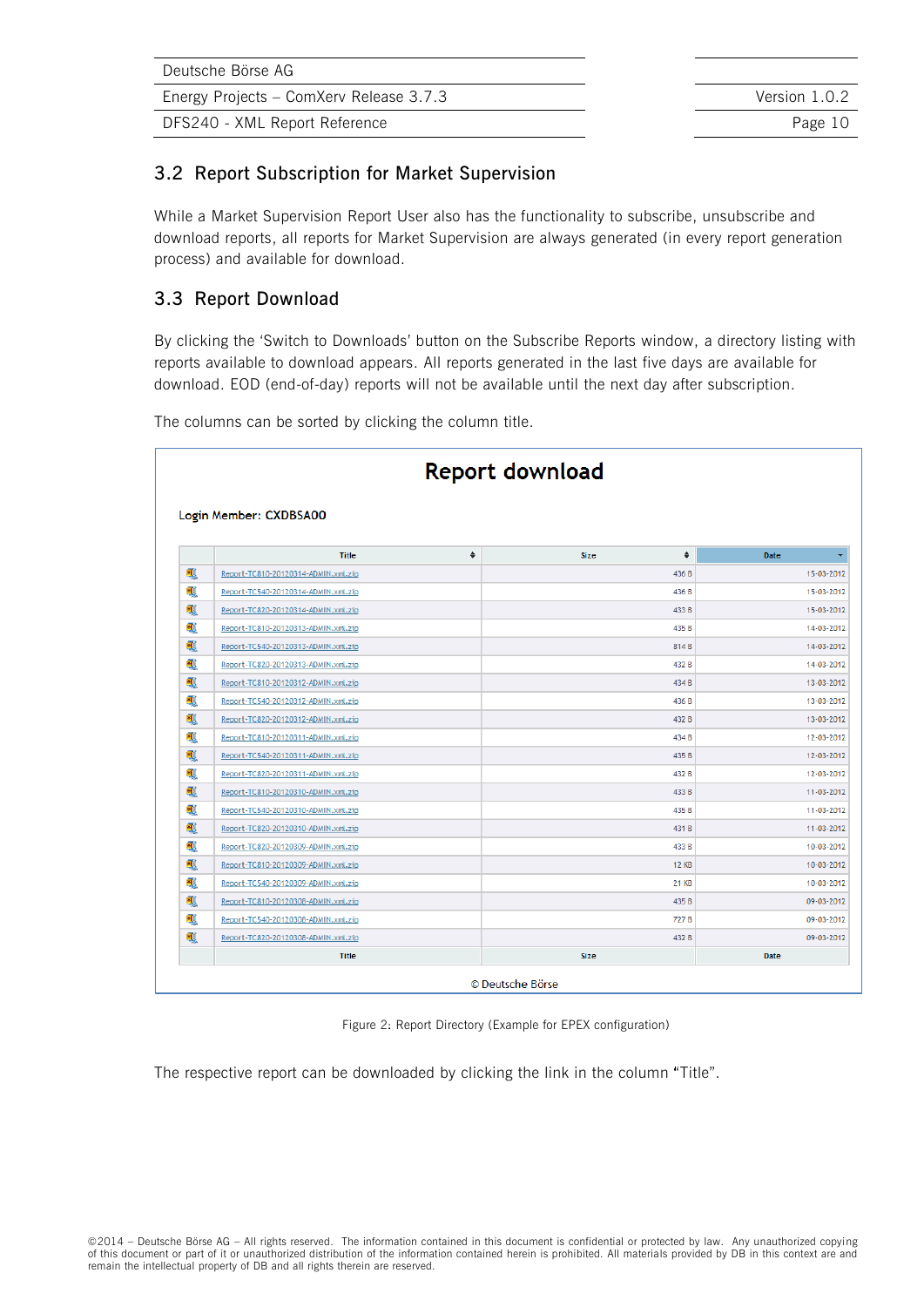DFS240 - XML Report Reference **Page 11** 

### **4 ComXerv Report Definitions**

### **4.1 Trading Day**

A *Trading Day* is defined as a daily period in which continuous trading is performed. While for 24/7 trading<sup>1</sup>, a trading day always starts and ends at 00:00 hours, the ComXerv service also provides the possibility to support a start- and end-time other than 00:00 hours.

### **4.2 EOD Report Generation**

End of day reports are used to display data for generated trades and bid or order maintenance during the last **Trading Day**. They are generated automatically each day at a configured time (can be configured on instance level, see section *[4.3.2](#page-12-0) [Trading Period](#page-12-0)* for an overview of Trading Day configurations per client).

### **4.3 Configuration per Exchange**

### **4.3.1 Report Availability**

| Report Code / Name                      | Type <sup>2</sup> | Configuration |               |               |  |
|-----------------------------------------|-------------------|---------------|---------------|---------------|--|
|                                         |                   | <b>FPFX</b>   | <b>EFX</b>    | SouthPool     |  |
| <b>TC540 Daily Order Maintenance</b>    | EOD.              | Member $+$ MS | Member $+$ MS | Member $+$ MS |  |
| <b>TC810 Daily Trade Confirmation</b>   | EOD.              | Member $+$ MS | Member $+$ MS | Member $+$ MS |  |
| <b>TC820</b> Daily Open OTC Maintenance | FOD.              | Member $+$ MS | Member $+$ MS | Member $+$ MS |  |

Table 2: Report Availability per Configuration

### <span id="page-12-0"></span>**4.3.2 Trading Period**

 $\overline{a}$ 

| <b>Trading Period</b> | Configuration                     |                                     |                                   |  |  |
|-----------------------|-----------------------------------|-------------------------------------|-----------------------------------|--|--|
|                       | <b>EPEX</b>                       | <b>EFX</b>                          | SouthPool                         |  |  |
| <b>Trading Day</b>    | $00:00 - 23:59$<br>24/7 - Trading | $00:00 - 23:59$<br>$24/7$ - Trading | $00:00 - 23:59$<br>24/7 - Trading |  |  |

Table 3: Trading Period per Configuration

### **4.3.3 Report Generation Times**

The time of report generation depends on the report type and the specific configuration per ComXerv instance. While EOD (End of Day) reports are generated once a day at a preconfigured time, the generation of ETR (Event Triggered Reports) must be triggered manually by a Market Operations user.

As the report generation timer is based on UTC (Coordinated Universal Time), the exact time of report generation differs between CET and CEST. Current generation times per configuration are (can be changed per configuration):

 $124/7$  = Trading is possible around the clock and on each day of the week  $2$  EOD = End of Day Report, ETR = Event Triggered Report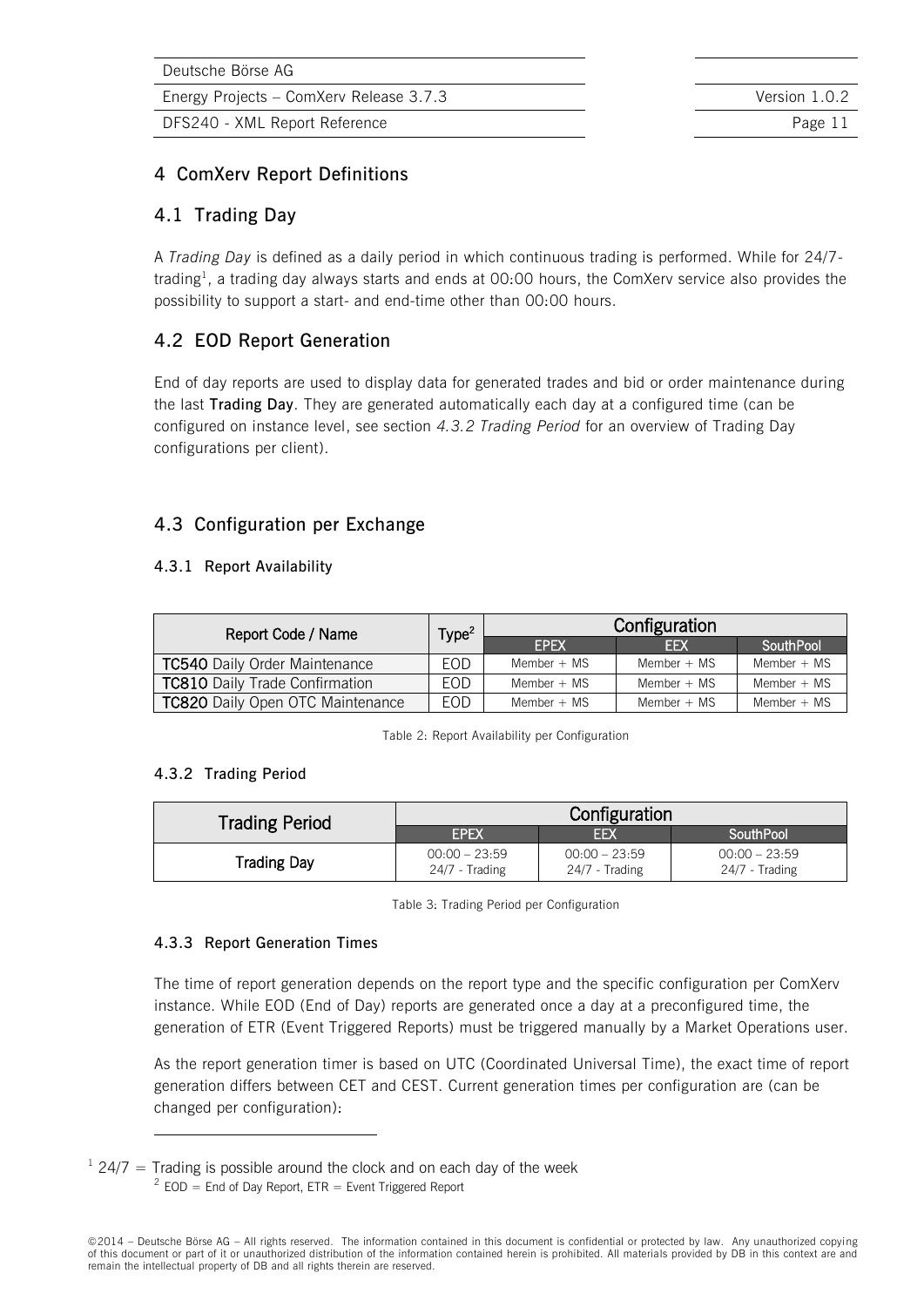Energy Projects – ComXerv Release 3.7.3 Version 1.0.2

DFS240 - XML Report Reference **Page 12** Page 12

| <b>EOD Generation Time</b> | Configuration |            |             |  |  |  |
|----------------------------|---------------|------------|-------------|--|--|--|
|                            | UTC           | <b>CET</b> | <b>CEST</b> |  |  |  |
| <b>EPEX</b>                | 02:28:10      | 03:28:10   | 04:28:10    |  |  |  |
| EEX                        | 00:28:10      | 01:28:10   | 02:28:10    |  |  |  |
| <b>SouthPool</b>           | 03:28:10      | 04:28:10   | 05:28:10    |  |  |  |

Table 4: EOD Report Generation Times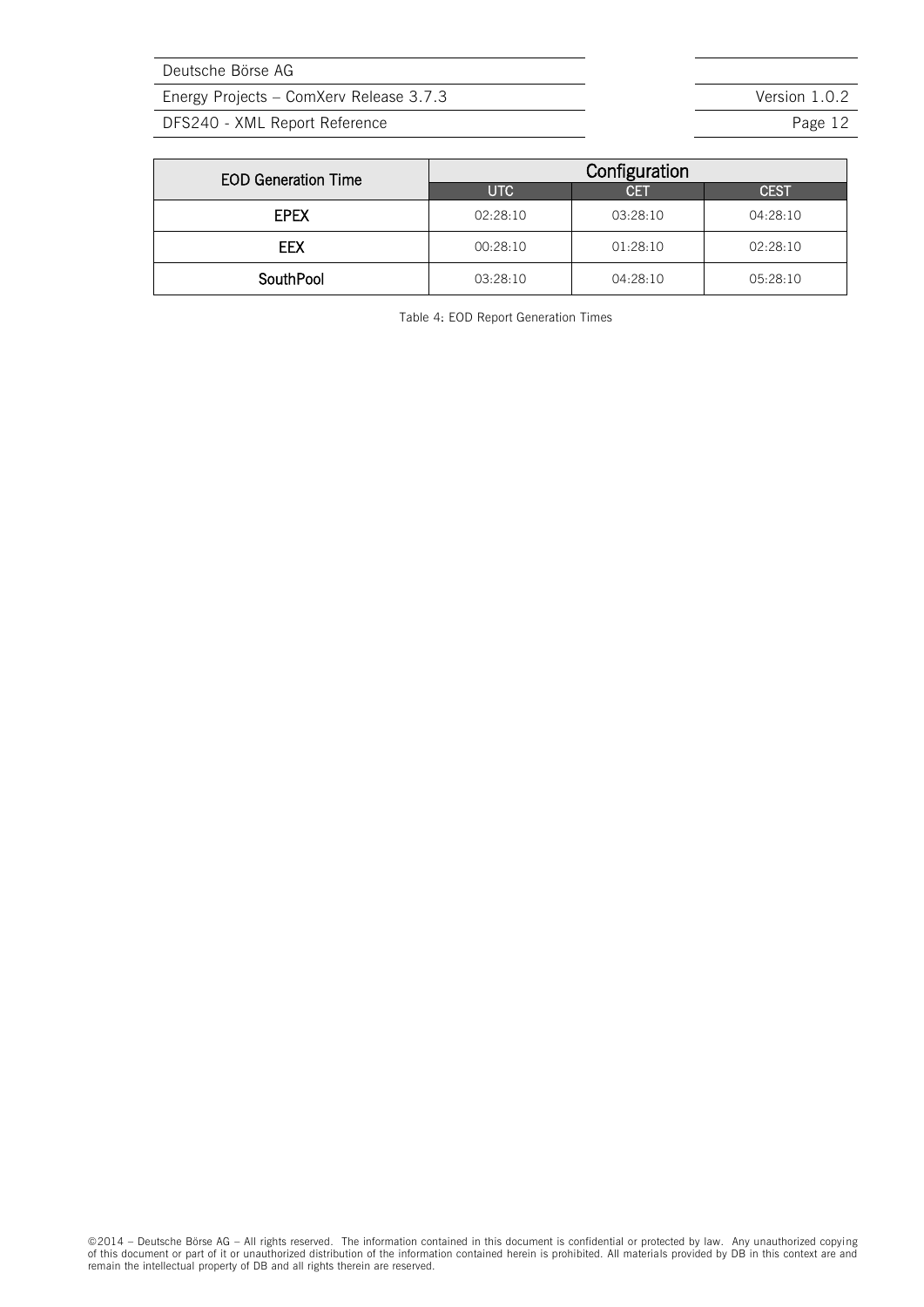Energy Projects – ComXerv Release 3.7.3 Version 1.0.2

DFS240 - XML Report Reference **Page 13** 

### **5 XML Report Descriptions**

### **5.1 TC540 Daily Order Maintenance**

| Description  | This report gives for each member a list of all orders which have been modified during  |  |  |
|--------------|-----------------------------------------------------------------------------------------|--|--|
|              | the trading day in continuous trading.                                                  |  |  |
|              |                                                                                         |  |  |
|              | For each member this report, arranged by traders, currency and contracts, lists all the |  |  |
|              | measures taken for the maintenance of CT orders during the trading day.                 |  |  |
| Frequency    | Daily                                                                                   |  |  |
| Generation   | EOD / Triggered by timer                                                                |  |  |
| Availability | All Members + Market Operations                                                         |  |  |

### **5.1.1 TC540 Selection Criteria and Target Group**

The report is generated member specific as well as for market supervision. The latter receives the report as an aggregation of all generated member reports.

### **5.1.2 TC540 Structural Logic**

For each member, a <tc540Grp> contains all orders that have been modified by it's users. Inside this group tag, the orders are sorted by combinations of the User Code and ISIN Code that each order was entered for. Each of these combinations is defined by a  $<$ tc540Grp1 $>$ . Finally, inside each of these group tags, the orders are contained inside the <tc540Rec>, while each maintenance action performed on an order is listed in an individual record. All <tc540Rec> inside a <tc540Grp1> appear in chronological order (earliest first).

The report does not necessarily contain the complete lifecycle of an order, as it lists only the maintenance actions for one business day, which is displayed in the tag <rptPrntEffDat>.

#### **5.1.3 TC540 Example**

Member A has two Traders called Trader I and Trader II. Trader I performed two maintenance actions on an order for power contract X and Trader II performed one maintenance action on an order for the same contract X and two maintenance action on an order for contract Y. Some of the orders have been *entered* the day before. However, the TC540 only contains the actions that were performed on them on the current business day. The resulting Report structure is:

| $<$ tc540Grp $>$  | For Member A          |
|-------------------|-----------------------|
| $<$ tc540Grp1 $>$ | Trader I, contract X  |
| $<$ tc540Rec $>$  | Action 1              |
| $<$ tc540Rec $>$  | Action 2              |
| $<$ tc540Grp1 $>$ | Trader II, contract X |
| $<$ tc540Rec $>$  | Action 1              |
| $<$ tc540Grp1 $>$ | Trader II, contract Y |
| $<$ tc540Rec $>$  | Action 1              |
| $<$ tc540Rec $>$  | Action 2              |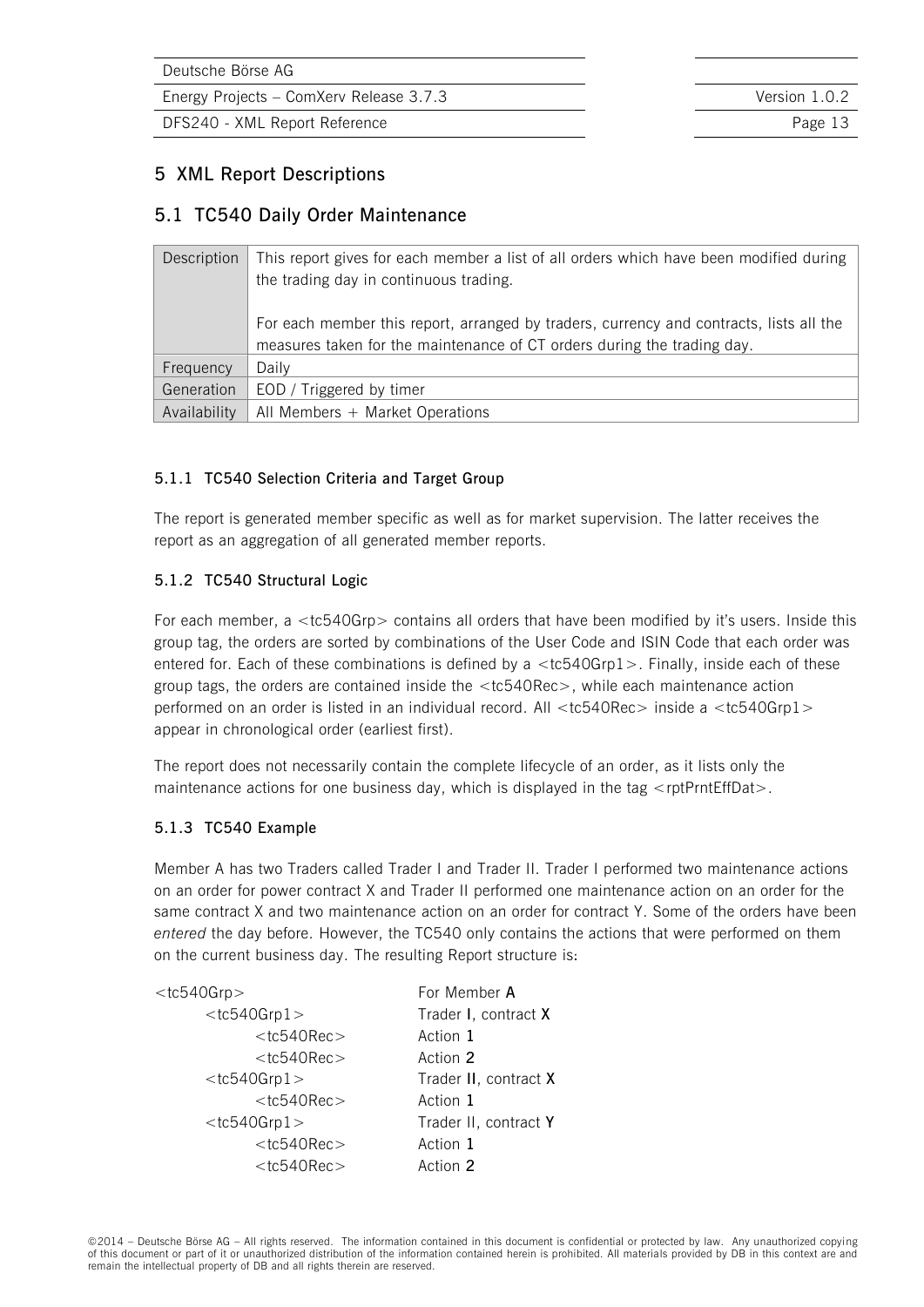Energy Projects – ComXerv Release 3.7.3 Version 1.0.2

DFS240 - XML Report Reference **Page 14** 

#### <span id="page-15-0"></span>**5.1.4 TC540 XML Report Structure**

| <b>XML Tag</b>    | <b>Type</b> | m/o     | No.          | <b>Condition</b><br>optional tag is created if                                          |
|-------------------|-------------|---------|--------------|-----------------------------------------------------------------------------------------|
| tc540             | Structure   | m       | 1            |                                                                                         |
| rptHdr            | Structure   | m       | $\mathbf{1}$ |                                                                                         |
| exchNam           | Data        | m       |              |                                                                                         |
| envText           | Data        | m       |              |                                                                                         |
| rptCod            | Data        | m       |              |                                                                                         |
| rptNam            | Data        | m       |              |                                                                                         |
| rptPrntEffDat     | Data        | m       |              |                                                                                         |
| rptPrntRunDat     | Data        | m       |              |                                                                                         |
| tc540Grp          | Structure   | $\circ$ | 0n           | an order was modified on <rptprnteffdat></rptprnteffdat>                                |
| tc540KeyGrp       | Structure   | m       |              |                                                                                         |
| membExcldCod      | Data        | m       |              |                                                                                         |
| tc540Grp1         | Structure   | m       | $1 \ldots n$ |                                                                                         |
| tc540KeyGrp1      | Structure   | m       |              |                                                                                         |
| partIdCod         | Data        | m       |              |                                                                                         |
| instTitl          | Structure   | m       | $\mathbf{1}$ |                                                                                         |
| isinCod           | Data        | m       |              |                                                                                         |
| currTypCod        | Data        | m       |              |                                                                                         |
| product           | Data        | m       |              |                                                                                         |
| tc540Rec          | Structure   | m       | $1\ldots n$  |                                                                                         |
| tranTim           | Data        | m       |              |                                                                                         |
| mktArea           | Data        | m       |              |                                                                                         |
| tso               | Data        | m       |              |                                                                                         |
| balGrp            | Data        | m       |              |                                                                                         |
| entTim            | Data        | m       |              |                                                                                         |
| actnCod           | Data        | m       |              |                                                                                         |
| ordrNo            | Data        | m       |              |                                                                                         |
| ordrBuyCod        | Data        | m       |              |                                                                                         |
| acctTypCodGrp     | Data        | m       |              |                                                                                         |
| ordrQty           | Data        | m       |              |                                                                                         |
| peakSizeQty       | Data        | O       |              | <ordrtypcod> is "I" (Iceberg order)</ordrtypcod>                                        |
| totalRemQty       | Data        | O       |              | <ordrtypcod> is "I" (Iceberg order)</ordrtypcod>                                        |
| ordrTypCod        | Data        | m       |              |                                                                                         |
| ordrExePrc        | Data        | m       |              |                                                                                         |
| tradMtchPrc       | Data        | O       |              | <actncod> is either: "M" or "P"</actncod>                                               |
| ordrResCode       | Data        | $\circ$ |              | <ordrrescode> is either: "AON", "FOK" or<br/>"<math>\overline{OC}</math>"</ordrrescode> |
| ordrValCode       | Data        | m       |              |                                                                                         |
| valDat            | Data        | O       |              | <ordrvalcode> is "GTD"</ordrvalcode>                                                    |
| text              | Data        | 0       |              | the <text> field is not empty</text>                                                    |
| membExcldCodOboMs | Data        | O       |              | the maintenance step was performed by<br>Market Supervision on behalf of a Trader       |
| partIdCodOboMs    | Data        | $\circ$ |              | the maintenance step was performed by<br>Market Supervision on behalf of a Trader       |
| listID            | Data        | $\circ$ |              | the order is part of a basket                                                           |
| listExecInst      | Data        | $\circ$ |              | the order is part of a basket                                                           |
| ordrInitialNo     | Data        | m       |              |                                                                                         |
| ordrParentNo      | Data        | $\circ$ |              | the order has been modified which lead to a<br>new order with new order number          |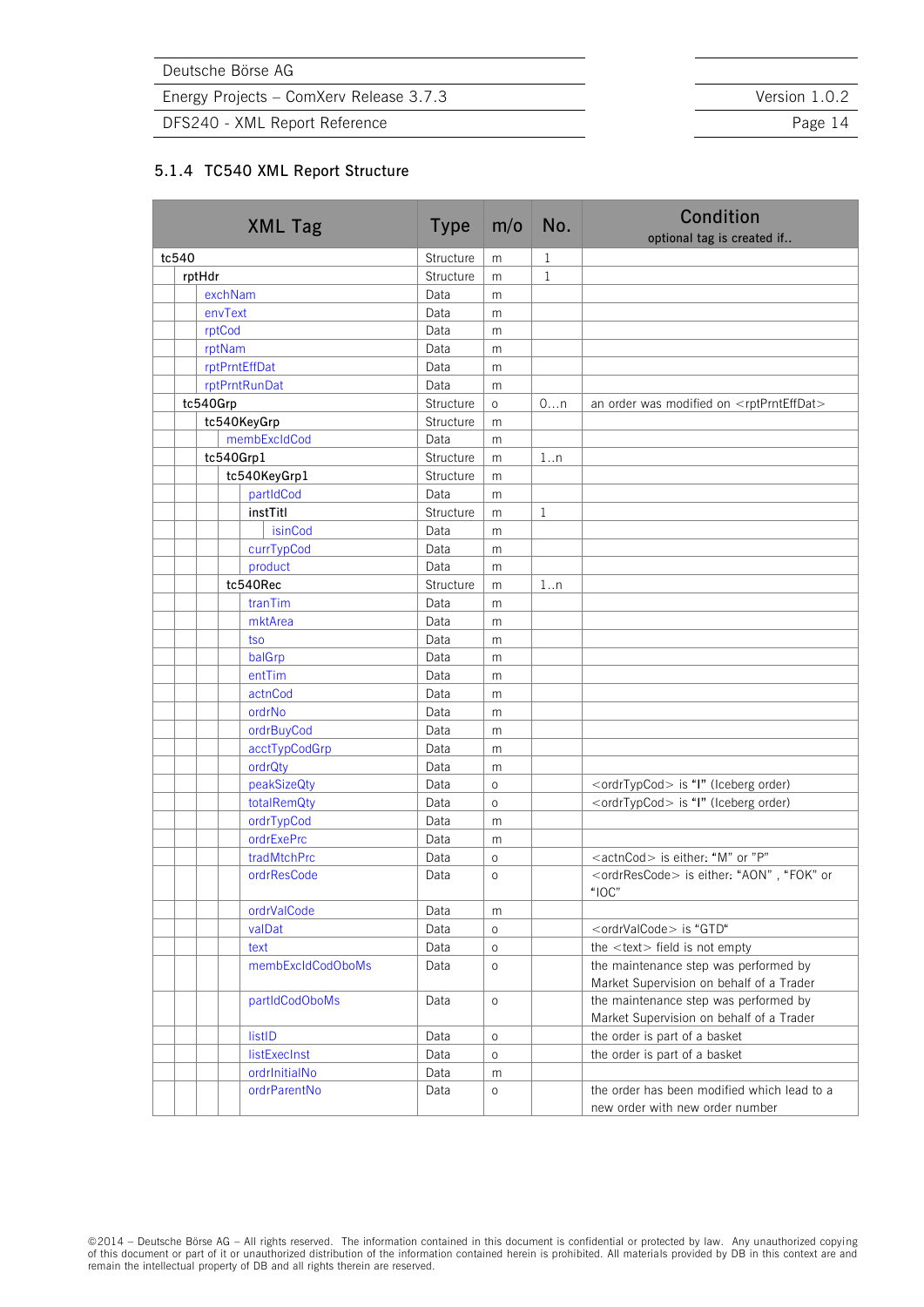Energy Projects – ComXerv Release 3.7.3 Version 1.0.2

DFS240 - XML Report Reference **Page 15** 

### **5.2 TC810 Daily Trade Confirmation**

| Description  | This report contains an inventory of all trades of a member. For the trading period  |  |  |  |
|--------------|--------------------------------------------------------------------------------------|--|--|--|
|              | (day) the report shows all unmodified, modified, reversed, cancelled, matched trades |  |  |  |
|              | and approved OTC trades in continuous trading.                                       |  |  |  |
| Frequency    | Daily.                                                                               |  |  |  |
| Generation   | EOD / Triggered by timer                                                             |  |  |  |
| Availability | All Members + Market Operations                                                      |  |  |  |

### **5.2.1 TC810 Selection Criteria and Target Group**

This report could be created member specific as well as for market supervision. The latter receives the report with the trades of all members.

This report shows the trades of the last closed trading period (day) in continuous trading.

### **5.2.2 TC810 Structural Logic**

Each <tc810Grp> contains all trades for a member/contract combination. Inside this group tag, the trades are organized by traders into different <tc810Grp1>. Inside this structure, the trades themselves are listed in the last hierarchy level, each in a separate <tc810Rec>.

In general, all trades, identified by their tranIdNo, are only present once. The only exception are recalled trades, which can be identified by the value 'R' in the field  $\langle$ tranTypCod $\rangle$  and cancelled trades which can be identified by the value 'C' in the field <tranTypCod>.

### **5.2.3 TC810 Example**

Member **A** has two traders, trader **1** and **2**. For delivery hour **x**, trader 1 has one trade, for delivery hour **y**, trader **1** and trader **2** each have one trade.

The resulting Report structure would look like this (key groups are not displayed here):

| <tc810grp></tc810grp> |
|-----------------------|
| $<$ tc810Grp1 $>$     |
| <tc810rec></tc810rec> |
| <tc810grp></tc810grp> |
| $<$ tc $810$ Grp $1>$ |
| <tc810rec></tc810rec> |
| $<$ tc810Grp1 $>$     |
| $<$ tc810Rec $>$      |
|                       |

**MEMBER A, Delivery hour X** Trader 1 Trade 1 of Trader 1 **MEMBER A, Delivery hour Y** Trader 1 Trade 2 of Trader 1 Trader 2 Trade 1 of Trader 2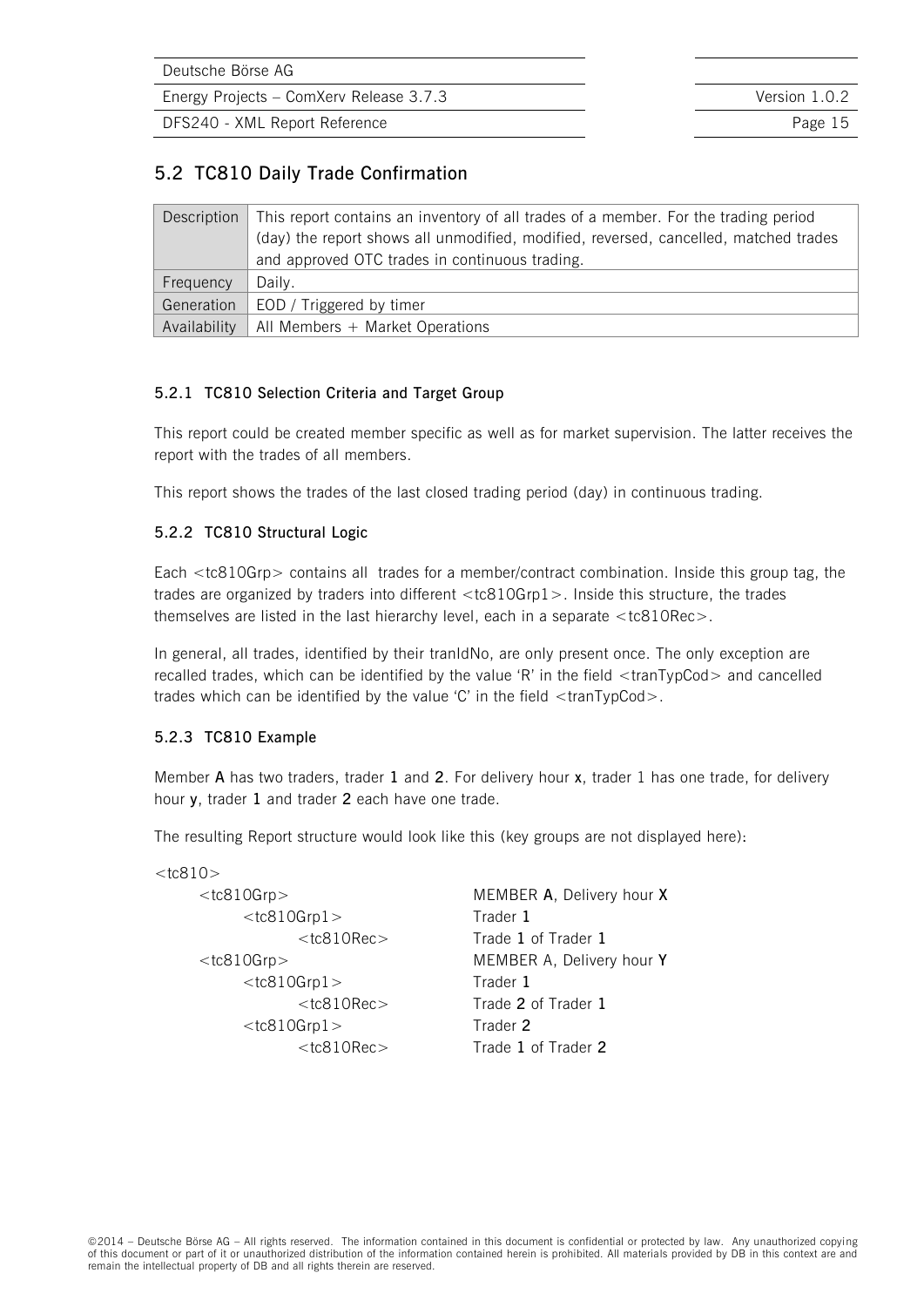Energy Projects – ComXerv Release 3.7.3 Version 1.0.2

DFS240 - XML Report Reference **Page 16** Page 16

#### <span id="page-17-0"></span>**5.2.4 TC810 XML Report Structure**

|  |                    |  |             |           | Condition    |                                                                                                       |
|--|--------------------|--|-------------|-----------|--------------|-------------------------------------------------------------------------------------------------------|
|  | <b>XML Tag</b>     |  | <b>Type</b> | m/o       | No.          | optional tag is created if                                                                            |
|  | tc810              |  | Structure   | m         | $\mathbf{1}$ |                                                                                                       |
|  | rptHdr             |  | Structure   | m         | $\mathbf{1}$ |                                                                                                       |
|  | exchNam            |  | Data        | m         |              |                                                                                                       |
|  | envText            |  | Data        | m         |              |                                                                                                       |
|  | rptCod             |  | Data        | m         |              |                                                                                                       |
|  | rptNam             |  | Data        | m         |              |                                                                                                       |
|  | rptPrntEffDat      |  | Data        | m         |              |                                                                                                       |
|  | rptPrntRunDat      |  | Data        | m         |              |                                                                                                       |
|  | tc810Grp           |  | Structure   | $\circ$   | 0n           | there was one trade, trade cancellation or<br>granted trade recall on <rptprnteffdat></rptprnteffdat> |
|  | tc810KeyGrp        |  | Structure   | m         |              |                                                                                                       |
|  | membExcldCod       |  | Data        | m         |              |                                                                                                       |
|  | membClgIdCod       |  | Data        | m         |              |                                                                                                       |
|  | stlldAct           |  | Data        | m         |              |                                                                                                       |
|  | stlldLoc           |  | Data        | m         |              |                                                                                                       |
|  | instTitl           |  | Structure   | m         | $\mathbf{1}$ |                                                                                                       |
|  | isinCod            |  | Data        | m         |              |                                                                                                       |
|  | cntcUnt            |  | Data        | m         |              |                                                                                                       |
|  | product            |  | Data        | m         |              |                                                                                                       |
|  | tc810Grp1          |  | Structure   | m         | $\mathbf{1}$ |                                                                                                       |
|  | tc810KeyGrp1       |  | Structure   | m         | $\mathbf{1}$ |                                                                                                       |
|  | partIdCod          |  | Data        | m         |              |                                                                                                       |
|  | tc810Rec           |  | Structure   | m         | 1.n          |                                                                                                       |
|  | mktArea            |  | Data        | m         |              |                                                                                                       |
|  | tso                |  | Data        | m         |              |                                                                                                       |
|  | balGrp             |  | Data        | m         |              |                                                                                                       |
|  | tranTim            |  | Data        | m         |              |                                                                                                       |
|  | tranIdNo           |  | Data        | m         |              |                                                                                                       |
|  | tranIdSfxNo        |  | Data        | m         |              |                                                                                                       |
|  | tranTypCod         |  | Data        | m         |              |                                                                                                       |
|  | typOrig            |  | Data        | m         |              |                                                                                                       |
|  | ordrNo             |  | Data        | m         |              |                                                                                                       |
|  | acctTypCodGrp      |  | Data        | m         |              |                                                                                                       |
|  | ordrBuyCod         |  | Data        | m         |              |                                                                                                       |
|  | tradMtchQty        |  | Data        | m         |              |                                                                                                       |
|  | tradMtchPrc        |  | Data        | m         |              |                                                                                                       |
|  | stlDate            |  | Data        | m         |              |                                                                                                       |
|  | feeAmt             |  | Data        | m         |              |                                                                                                       |
|  | feesCurrTypCod     |  | Data        | ${\sf m}$ |              |                                                                                                       |
|  | membCtpyIdCod      |  | Data        | m         |              |                                                                                                       |
|  | text               |  | Data        | $\circ$   |              | the text field is not empty                                                                           |
|  | membExcldCodOboMs  |  | Data        | $\circ$   |              | the trade was modified by Market Supervision                                                          |
|  | partIdCodOboMs     |  | Data        | $\circ$   |              | the trade was modified by Market Supervision                                                          |
|  | sumPartTotBuyOrdr  |  | Data        | m         |              |                                                                                                       |
|  | sumPartTotSellOrdr |  | Data        | m         |              |                                                                                                       |
|  | sumMembTotBuyOrdr  |  | Data        | m         |              |                                                                                                       |
|  | sumMembTotSellOrdr |  | Data        | m         |              |                                                                                                       |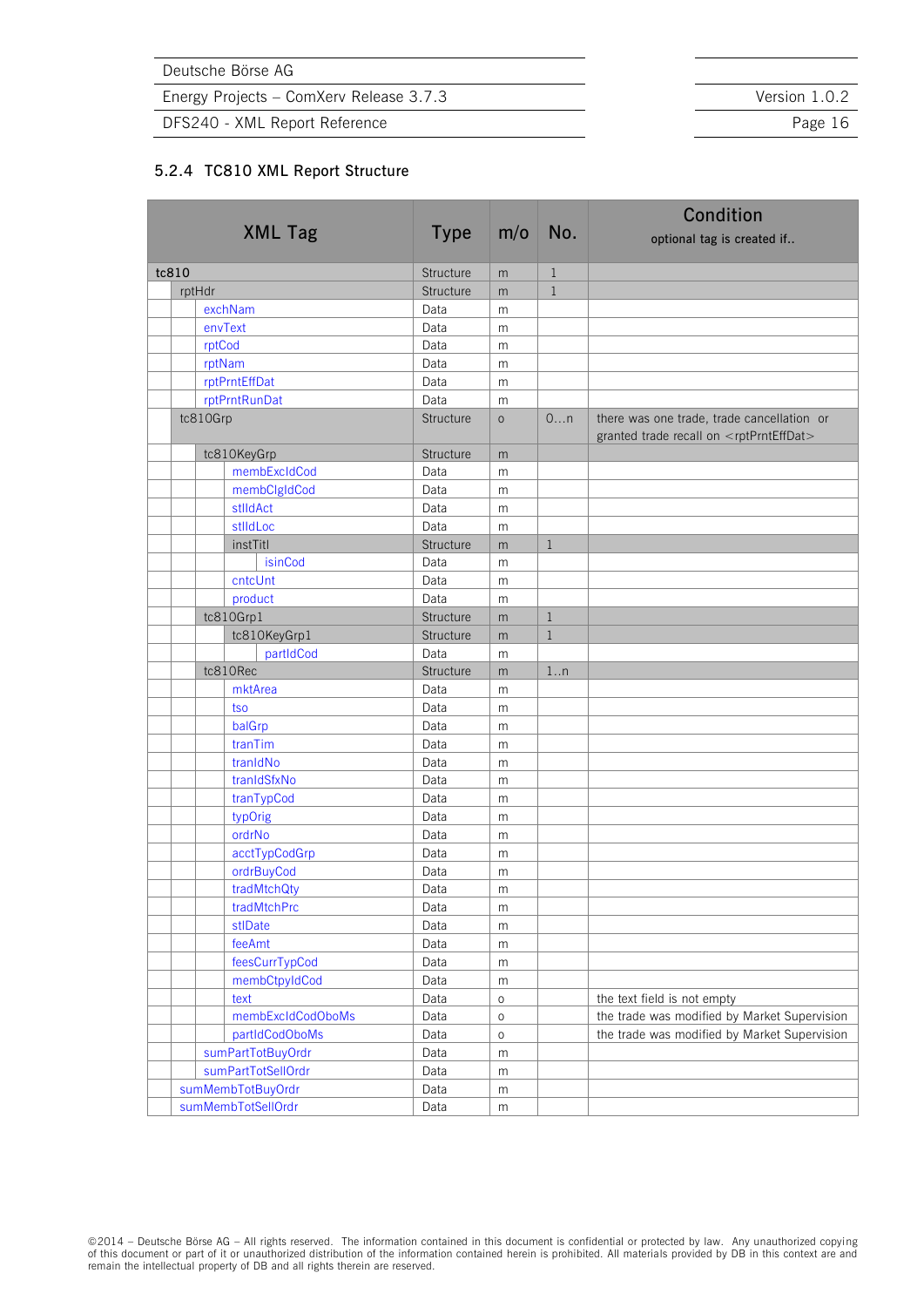Energy Projects – ComXerv Release 3.7.3 Version 1.0.2

DFS240 - XML Report Reference **Page 17** 

### **5.3 TC820 Daily Open OTC Maintenance**

| Description  | This report gives for each member a list of all OTC orders which have been modified<br>during the trading day. For each member, this report is arranged by traders and<br>contracts and lists all the measures taken for the maintenance of OTC orders during<br>the trading day. |
|--------------|-----------------------------------------------------------------------------------------------------------------------------------------------------------------------------------------------------------------------------------------------------------------------------------|
| Frequency    | Daily.                                                                                                                                                                                                                                                                            |
| Generation   | EOD / Triggered by timer                                                                                                                                                                                                                                                          |
| Availability | All Members + Market Operations                                                                                                                                                                                                                                                   |

### **5.3.1 TC820 Selection Criteria and Target Group**

This report can be created member specific as well as for market supervision. The latter receives the report with the OTC orders for all members.

This report shows all maintenance actions for OTC orders of the last closed trading period (day) in continuous trading.

### **5.3.2 TC820 Structural Logic**

For each member, a <tc820Grp> contains all open OTC orders that have been modified by it's users. Inside this group tag, the orders are separated by the User Code, where the orders of each individual User are listed in an extra <tc820Grp1>. Inside this group, the orders for one trader but different contracts as listed in separate  $<$ tc820Grp2 $>$  tags.

Finally, inside each of these tags, the orders are listed inside the <tc820Rec>, while each maintenance action performed on an order is listed in an individual record.

The report does not necessarily contain the complete lifecycle of an OTC order, as it lists only the maintenance actions for one business day, which is displayed in the tag  $\leq$ rptPrntEffDat $>$ .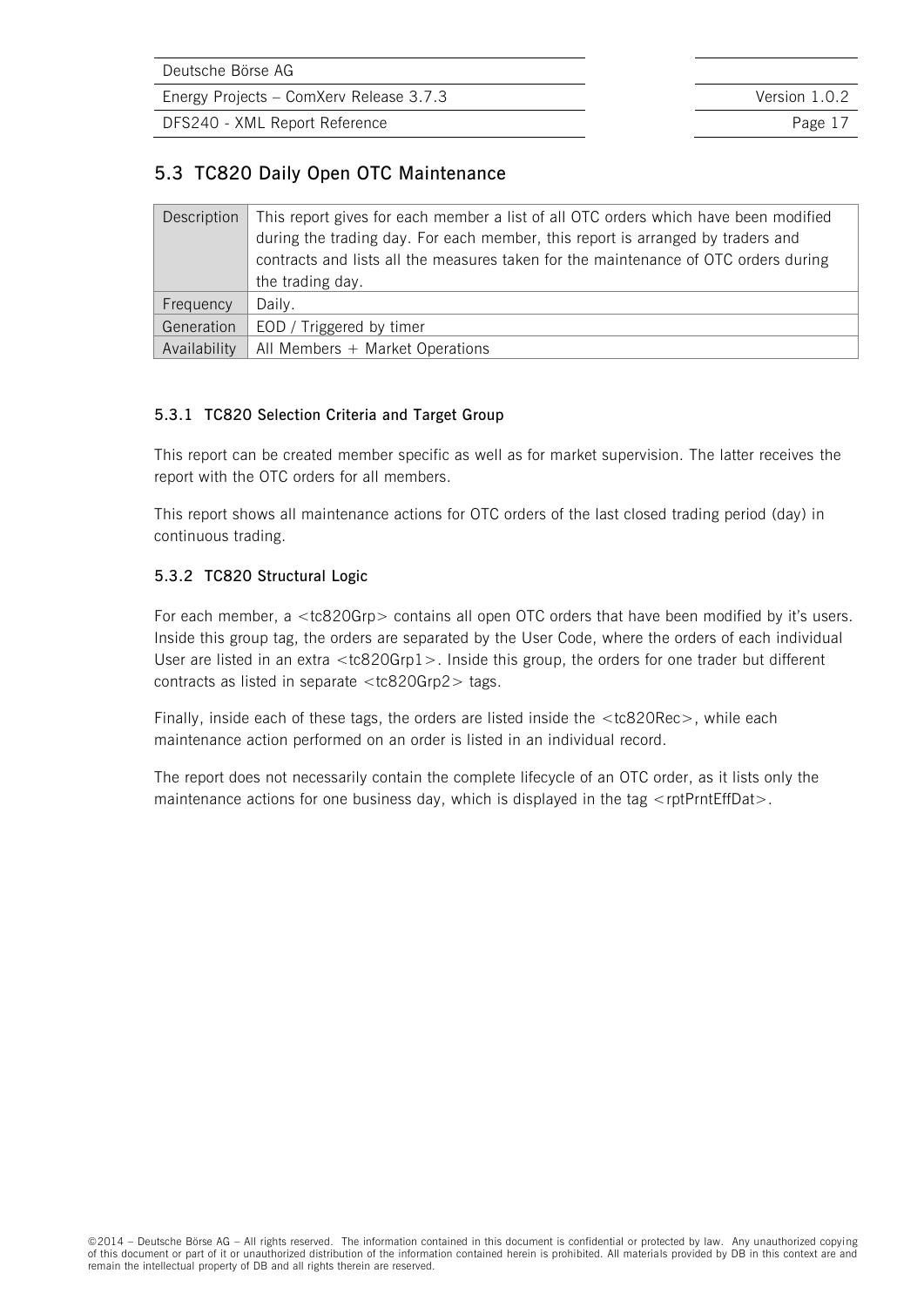| Deutsche Börse AG                       |               |
|-----------------------------------------|---------------|
| Energy Projects – ComXerv Release 3.7.3 | Version 1.0.2 |
| DFS240 - XML Report Reference           | Page 18       |
|                                         |               |

### **5.3.3 TC820 Example**

Member A has two Traders called Trader I and Trader II. Trader I performed two maintenance actions on an OTC order for power contract X and Trader II performed one maintenance action on an order for the same contract X and two maintenance action on an order for contract Y. Some of the orders have been *entered* the day before. However, the TC820 only contains the actions that were performed on them on the current business day.

The resulting Report structure would look like this:

| $<$ tc820Grp $>$  | Member A   |
|-------------------|------------|
| $<$ tc820Grp $1>$ | Trader I   |
| $<$ tc820Grp2 $>$ | Contract X |
| $<$ tc820Rec $>$  | Action 1   |
| $<$ tc820Rec $>$  | Action 2   |
| $<$ tc820Grp $1>$ | Trader II  |
| $<$ tc820Grp2 $>$ | Contract X |
| $<$ tc820Rec $>$  | Action 1   |
| $<$ tc820Grp2 $>$ | Contract Y |
| $<$ tc820Rec $>$  | Action 1   |
| $<$ tc820Rec $>$  | Action 2   |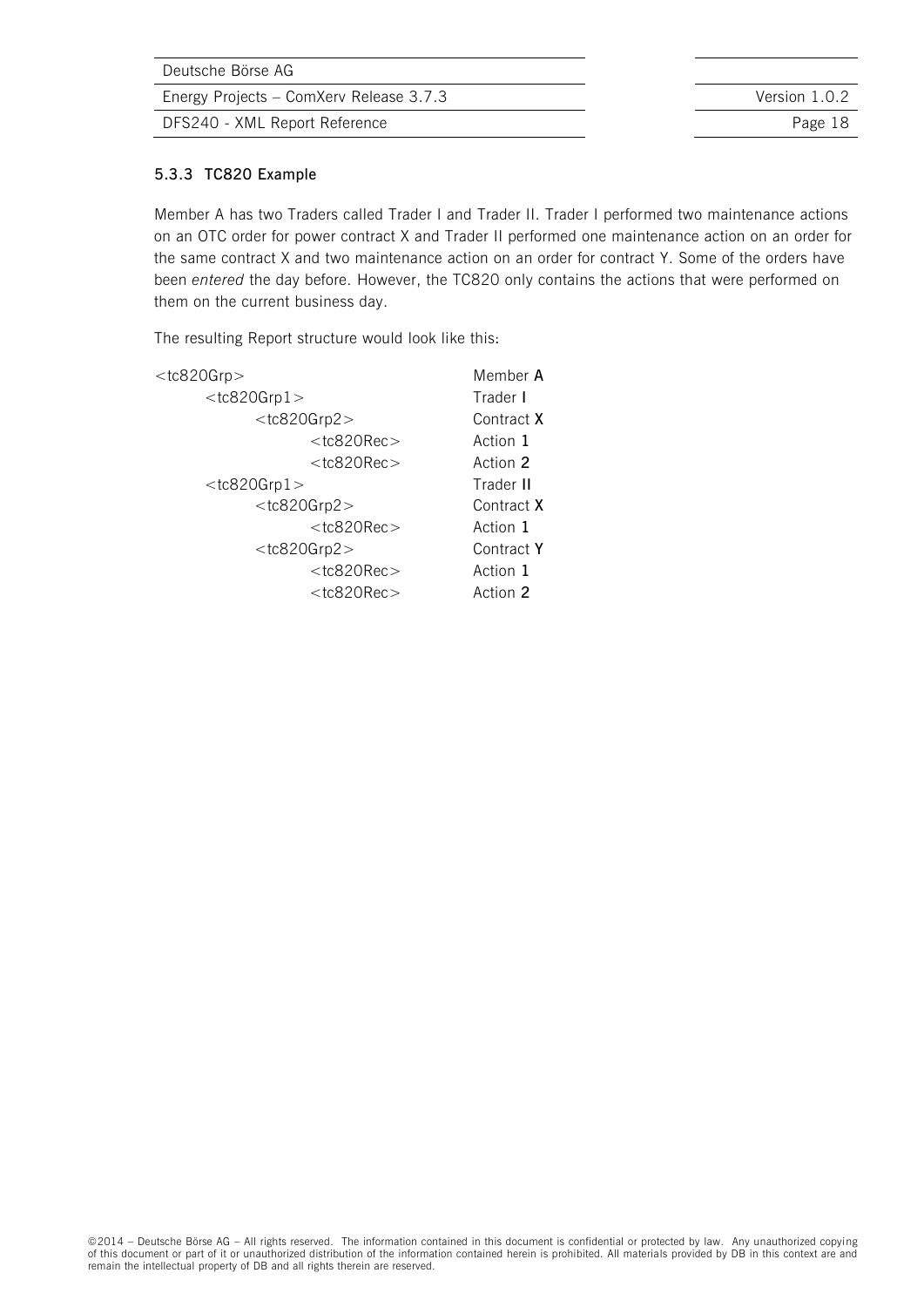Energy Projects – ComXerv Release 3.7.3 Version 1.0.2

DFS240 - XML Report Reference **Page 19** Page 19

#### <span id="page-20-0"></span>**5.3.4 TC820 XML Report Structure**

|       |  |               |           |                         | Condition    |              |              |                                                                                   |
|-------|--|---------------|-----------|-------------------------|--------------|--------------|--------------|-----------------------------------------------------------------------------------|
|       |  |               |           | <b>XML Tag</b>          | <b>Type</b>  | m/o          | No.          | optional tag is created if                                                        |
| tc820 |  |               |           |                         | Structure    | m            | $\mathbf{1}$ |                                                                                   |
|       |  | rptHdr        |           |                         | Structure    | m            | $\mathbf{1}$ |                                                                                   |
|       |  | exchNam       |           |                         | Data         | m            |              |                                                                                   |
|       |  | envText       |           |                         | Data         | m            |              |                                                                                   |
|       |  | rptCod        |           |                         | Data         | m            |              |                                                                                   |
|       |  | rptNam        |           |                         | Data         | m            |              |                                                                                   |
|       |  | rptPrntEffDat |           |                         | Data         | m            |              |                                                                                   |
|       |  | rptPrntRunDat |           |                         | Data         | m            |              |                                                                                   |
|       |  | tc820Grp      |           |                         | Structure    | $\circ$      | 0n           | any order was modified on 'rptPrntEffDat'                                         |
|       |  | tc820KeyGrp   |           |                         | Structure    | m            |              |                                                                                   |
|       |  |               |           | membExcldCod            | Data         | m            |              |                                                                                   |
|       |  | tc820Grp1     |           |                         | Structure    | m            | 1.n          |                                                                                   |
|       |  |               |           | tc820KeyGrp1            | Structure    | m            | $\mathbf{1}$ |                                                                                   |
|       |  |               |           | partIdCod               | Data         | m            |              |                                                                                   |
|       |  |               | tc820Grp2 |                         | Structure    |              | $1 \ldots n$ |                                                                                   |
|       |  |               |           | tc820KeyGrp2            | Structure    |              | $\mathbf{1}$ |                                                                                   |
|       |  |               |           | instTitl                | Structure    |              | $\mathbf{1}$ |                                                                                   |
|       |  |               |           | isinCod                 | Data         | m            |              |                                                                                   |
|       |  |               |           | product                 | Data         | m            |              |                                                                                   |
|       |  |               |           | tc820Rec<br>mktArea     | Structure    |              | 1.n          |                                                                                   |
|       |  |               |           |                         | Data<br>Data | m            |              |                                                                                   |
|       |  |               |           | tso<br>balGrp           | Data         | m            |              |                                                                                   |
|       |  |               |           | tranTim                 | Data         | m            |              |                                                                                   |
|       |  |               |           |                         | Data         | m            |              |                                                                                   |
|       |  |               |           | tranTypCod<br>otcTrdTim | Data         | m<br>$\circ$ |              |                                                                                   |
|       |  |               |           | tranIdNo                | Data         | $\circ$      |              |                                                                                   |
|       |  |               |           | ordrBuyCod              | Data         | m            |              |                                                                                   |
|       |  |               |           | acctTypCodGrp           | Data         | m            |              |                                                                                   |
|       |  |               |           | ordrQty                 | Data         | m            |              |                                                                                   |
|       |  |               |           | ordrExePrc              | Data         | m            |              |                                                                                   |
|       |  |               |           | ordrValCode             | Data         | m            |              |                                                                                   |
|       |  |               |           | valDat                  | Data         | $\circ$      |              | <ordrvalcode> is "GTD"</ordrvalcode>                                              |
|       |  |               |           | ctpyMembPartIdCod       | Structure    |              | $\mathbf{1}$ |                                                                                   |
|       |  |               |           | membExcldCod            | Data         | m            |              |                                                                                   |
|       |  |               |           | mktArea                 | Data         | m            |              |                                                                                   |
|       |  |               |           | balGrp                  | Data         | m            |              |                                                                                   |
|       |  |               |           | stlDate                 | Data         | ${\sf m}$    |              |                                                                                   |
|       |  |               |           | setImCod1               | Data         | m            |              |                                                                                   |
|       |  |               |           | text                    | Data         | $\circ$      |              | the text field is not empty                                                       |
|       |  |               |           | membExcldCodOboMs       | Data         | $\circ$      |              | the maintenance step was performed by<br>Market Supervision on behalf of a Trader |
|       |  |               |           | partIdCodOboMs          | Data         | $\circ$      |              | the maintenance step was performed by<br>Market Supervision on behalf of a Trader |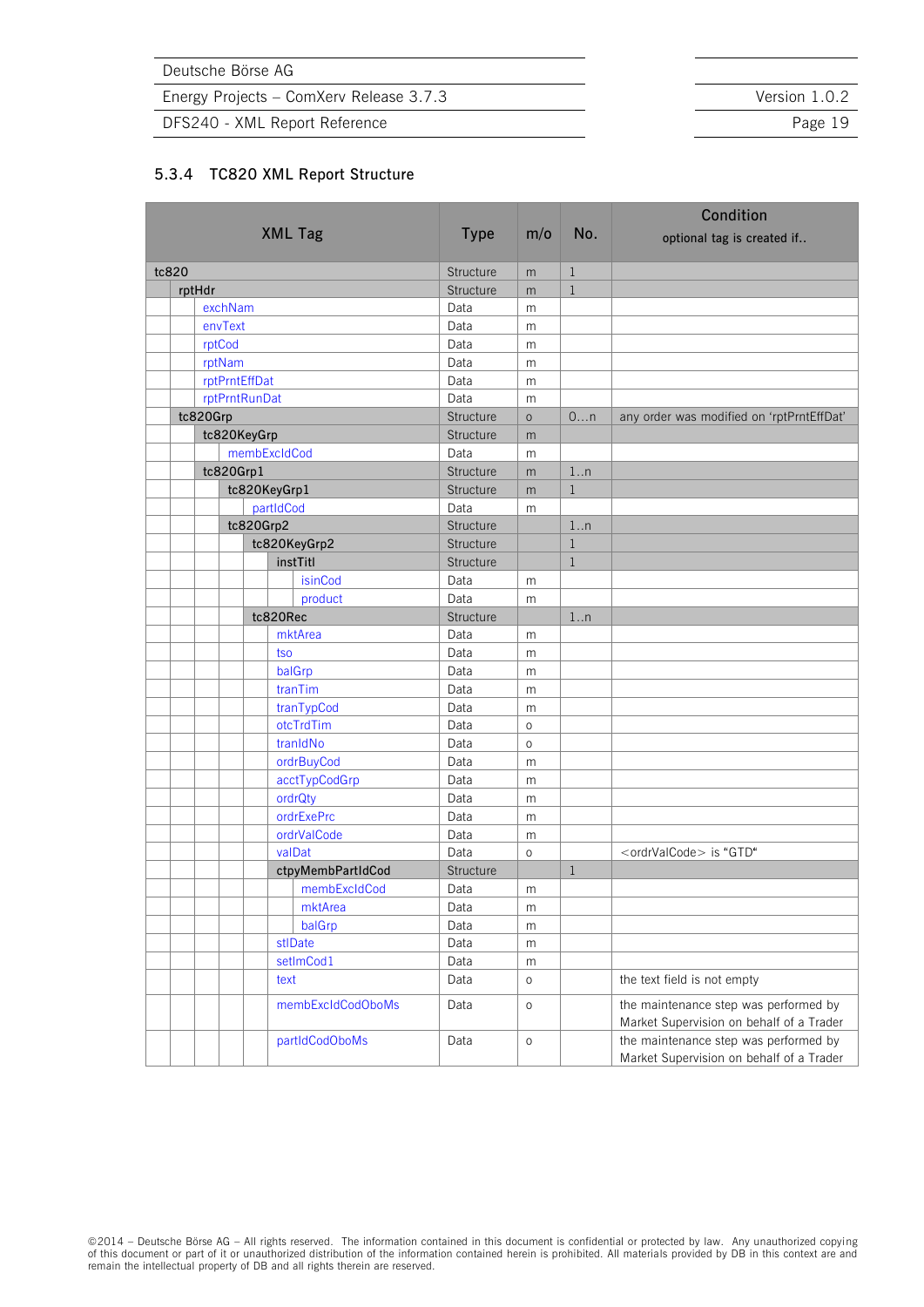DFS240 - XML Report Reference **Page 20** 

### **6 XML Report Tag Descriptions**

<span id="page-21-8"></span><span id="page-21-7"></span><span id="page-21-6"></span><span id="page-21-5"></span><span id="page-21-4"></span><span id="page-21-3"></span>

| <b>Field Name</b> | Description                                                     | Format          | <b>Valid Values</b>                        | <b>Value Description</b>                          | <b>Reports</b>               |  |
|-------------------|-----------------------------------------------------------------|-----------------|--------------------------------------------|---------------------------------------------------|------------------------------|--|
| acctTypCodGrp     | Account Type Group                                              | AN <sub>2</sub> | A1                                         |                                                   | <b>TC540</b>                 |  |
|                   |                                                                 |                 | P1                                         |                                                   | <b>TC810</b>                 |  |
|                   |                                                                 |                 |                                            |                                                   | <b>TC820</b>                 |  |
| actnCod           | The Action Code of a<br>maintenance step for an order<br>or bid | AN 1            | Α                                          | Add (also used when                               | TC540                        |  |
|                   |                                                                 |                 |                                            | activating an order)                              |                              |  |
|                   |                                                                 |                 | C                                          | Change                                            |                              |  |
|                   |                                                                 |                 | D<br>$\overline{H}$                        | Delete                                            |                              |  |
|                   |                                                                 |                 |                                            | Hibernation (Deactivation)                        |                              |  |
|                   |                                                                 |                 |                                            | Insertion of new slice                            |                              |  |
|                   |                                                                 |                 |                                            | (Iceberg order)                                   |                              |  |
|                   |                                                                 |                 | M                                          | Full Match                                        |                              |  |
|                   |                                                                 |                 | P                                          | Partial Match                                     |                              |  |
|                   |                                                                 |                 | X                                          | System Deletion                                   |                              |  |
|                   |                                                                 |                 |                                            | (Order Expiration)                                |                              |  |
| balGrp            | The Balancing Group/Member                                      | AN 16           |                                            | EPEX + SouthPool                                  | <b>TC540</b><br><b>TC810</b> |  |
|                   | Code, for which an order was                                    |                 | Any Balancing Group                        |                                                   | <b>TC820</b>                 |  |
|                   | entered (Balancing Group for                                    |                 |                                            | EEX                                               |                              |  |
|                   | Power, Member Code for GAS).                                    |                 | Any Member Code                            |                                                   |                              |  |
| cntcUnt           | Contract Unit. Contains the                                     | <b>NUM</b>      | Example:                                   |                                                   | <b>TC810</b>                 |  |
|                   | number of traded contract                                       |                 |                                            | '24' - A Base contract for Power usually contains |                              |  |
|                   | units.                                                          |                 | 24 contract units.                         |                                                   |                              |  |
|                   | Note: The cntcUnt varies for a                                  |                 | '1' - Fix value for all EUA/EUAA contracts |                                                   |                              |  |
|                   | Gas Within-Day contract (is                                     |                 |                                            |                                                   |                              |  |
|                   | gradually reduced).                                             |                 |                                            |                                                   |                              |  |
| currTypCod        | Currency Type Code                                              | AN <sub>3</sub> | <b>EUR</b>                                 | Euro                                              | <b>TC540</b>                 |  |
| entTim            | The entry time of an order. If                                  | <b>TIME</b>     | any time                                   |                                                   | <b>TC540</b>                 |  |
|                   | the price/time mechanism of                                     |                 |                                            |                                                   |                              |  |
|                   | an order is modified, it is                                     |                 |                                            |                                                   |                              |  |
|                   | deleted and a new one (with a                                   |                 |                                            |                                                   |                              |  |
|                   | new order entry time) entered                                   |                 |                                            |                                                   |                              |  |
|                   | in it's stead.                                                  |                 |                                            |                                                   |                              |  |
| envText           | The technical environment                                       | AN 1            | D                                          | Development                                       | <b>TC540</b><br><b>TC810</b> |  |
|                   | where the report was                                            |                 | Α<br>S                                     | Acceptance<br>Simulation                          | <b>TC820</b>                 |  |
|                   | generated                                                       |                 | P                                          | Production                                        |                              |  |
| exchNam           | The Exchange Name this                                          | AN <sub>4</sub> |                                            | <b>EPEX</b>                                       | TC540                        |  |
|                   | report was created for                                          |                 | Always "EPEX"                              | <b>TC810</b>                                      |                              |  |
|                   |                                                                 |                 |                                            | TC820                                             |                              |  |
|                   |                                                                 |                 | Always "XEEE"                              |                                                   |                              |  |
|                   |                                                                 |                 | SouthPool                                  |                                                   |                              |  |
|                   |                                                                 |                 |                                            |                                                   |                              |  |
| feeAmt            | The fee amount                                                  | <b>NUM</b>      | always 'O'                                 | Always "BSPS"                                     | <b>TC810</b>                 |  |
| feesCurrTypCod    | The currency of the fee                                         | AN <sub>3</sub> | always 'EUR'                               |                                                   | <b>TC810</b>                 |  |
| isinCod           | Identifier of a contract                                        | AN 31           |                                            | EPEX / SouthPool                                  | <b>TC540</b>                 |  |
|                   |                                                                 |                 |                                            |                                                   | <b>TC810</b>                 |  |
|                   |                                                                 |                 | YYYYMMDD                                   | Start and end-time of a                           | <b>TC820</b>                 |  |
|                   |                                                                 |                 | HH: MM-YYYYMMDD power contract.            |                                                   |                              |  |
|                   |                                                                 |                 | HH:MM                                      |                                                   |                              |  |
|                   |                                                                 |                 |                                            | EEX (fix values in <i>italic</i> )                |                              |  |
|                   |                                                                 |                 | YYYYMMDD                                   | DAY 1 MW                                          |                              |  |
|                   |                                                                 |                 | [Weekday 3 chrs] 1                         |                                                   |                              |  |
|                   |                                                                 |                 | MW                                         |                                                   |                              |  |
|                   |                                                                 |                 | YYYYMMDD                                   | DAY                                               |                              |  |
|                   |                                                                 |                 | [Weekday 3 chrs]                           |                                                   |                              |  |
|                   |                                                                 |                 | YYYYMMDD <i>WND 1</i>                      | WEEKEND 1 MW                                      |                              |  |
|                   |                                                                 |                 | $MW$                                       |                                                   |                              |  |
|                   |                                                                 |                 | YYYYMMDD WND                               | WEEKEND                                           |                              |  |
|                   |                                                                 |                 | YYYYMMDD WID                               | WITHIN-DAY                                        |                              |  |

<span id="page-21-10"></span><span id="page-21-9"></span><span id="page-21-2"></span><span id="page-21-1"></span><span id="page-21-0"></span>©2014 – Deutsche Börse AG – All rights reserved. The information contained in this document is confidential or protected by law. Any unauthorized copying of this<br>document or part of it or unauthorized distribution of the i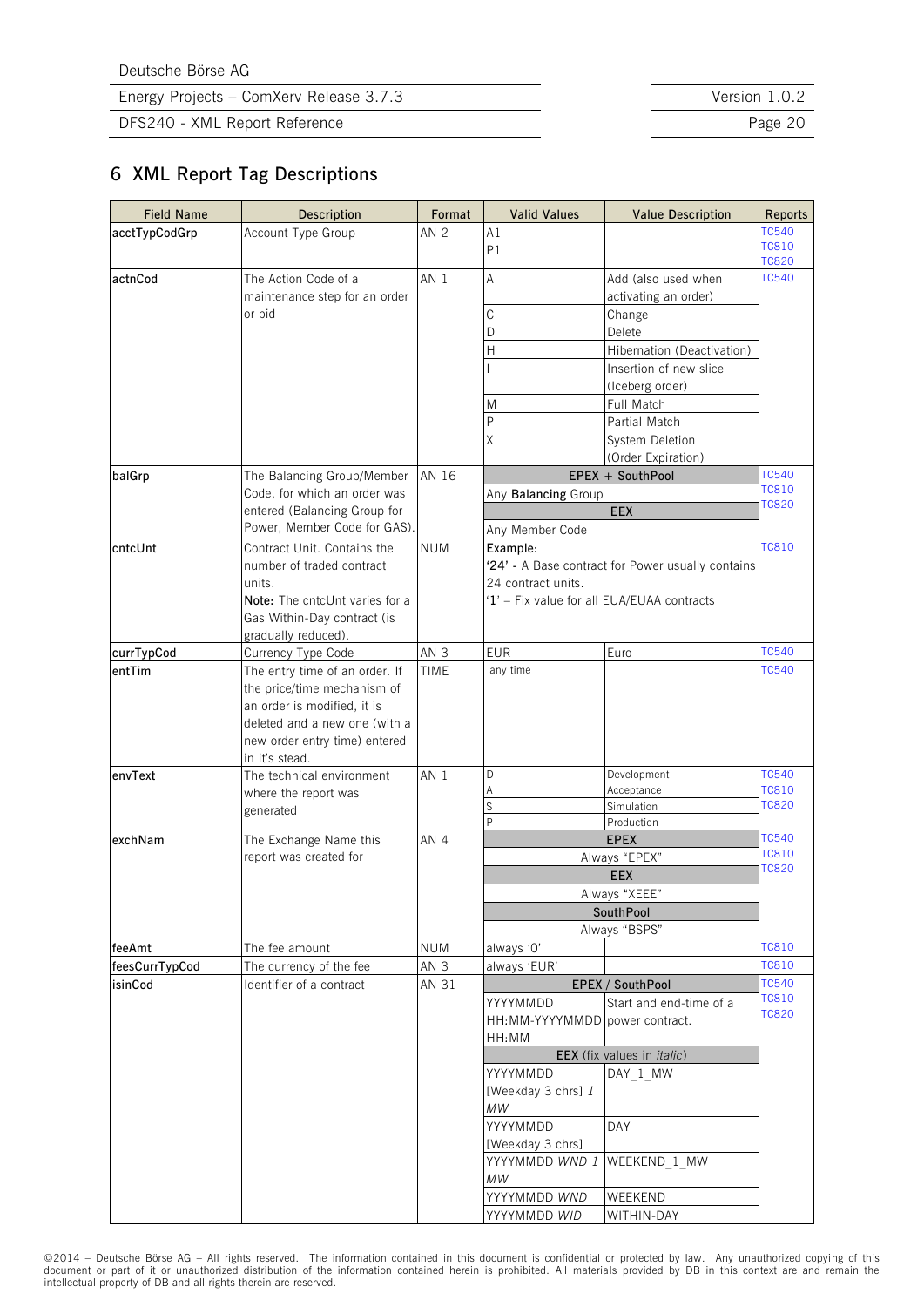DFS240 - XML Report Reference **Page 21** 

<span id="page-22-8"></span><span id="page-22-6"></span><span id="page-22-5"></span><span id="page-22-1"></span>

| <b>Field Name</b> | Description                                   | Format        | <b>Valid Values</b>           | <b>Value Description</b>                          | <b>Reports</b>               |
|-------------------|-----------------------------------------------|---------------|-------------------------------|---------------------------------------------------|------------------------------|
|                   |                                               |               | EUA 2008-2012                 | EUA with delivery 2008-                           |                              |
|                   |                                               |               |                               | 2012                                              |                              |
|                   |                                               |               | EUA 2013-2020                 | EUA with delivery 2013-<br>2020                   |                              |
|                   |                                               |               | <b>EUAA 2012</b>              | EUAA with delivery 2012                           |                              |
|                   |                                               |               | EUAA 2013-2020                | EUAA with delivery 2013-                          |                              |
|                   | The execution instruction of a                |               | <b>NONE</b>                   | 2020                                              | <b>TC540</b>                 |
| listExecInst      |                                               | AN 6          |                               | No execution instruction                          |                              |
|                   | basket order.                                 |               | LINKED                        | All orders of the basket or<br>none are executed. |                              |
|                   |                                               |               | VALID                         | All orders of the basket                          |                              |
|                   |                                               |               |                               | must be valid or all are                          |                              |
|                   |                                               |               |                               | rejected.                                         |                              |
| listID            | The basked ID of a basket                     | <b>NUM</b>    | a valid basked ID             |                                                   | <b>TC540</b>                 |
|                   | order.                                        |               |                               |                                                   |                              |
| mktArea           | Market Area                                   | AN 6          |                               | <b>EPEX</b>                                       | <b>TC540</b>                 |
|                   |                                               |               | DE                            | Germany                                           | <b>TC810</b><br><b>TC820</b> |
|                   |                                               |               | <b>FR</b>                     | France                                            |                              |
|                   |                                               |               | AT                            | Austria                                           |                              |
|                   |                                               |               | <b>CH</b>                     | Switzerland                                       |                              |
|                   |                                               |               |                               | <b>EEX</b>                                        |                              |
|                   |                                               |               | <b>TTF</b>                    | Title Transfer Facility                           |                              |
|                   |                                               |               | <b>NCG</b>                    | NetConnect Germany                                |                              |
|                   |                                               |               | GASPOOL                       | GASPOOL                                           |                              |
|                   |                                               |               | EU-MA                         | EU                                                |                              |
|                   |                                               |               |                               | <b>SouthPool</b>                                  |                              |
|                   |                                               |               | MA-SLO                        | Slovenia                                          |                              |
| membClgIdCod      | The member id of the clearing                 | AN 5          |                               | $EPEX + EEX$                                      | <b>TC810</b>                 |
|                   | member                                        |               | <b>ECCEX</b>                  | European Commodity                                |                              |
|                   |                                               |               |                               | Clearing                                          |                              |
|                   |                                               |               |                               | SouthPool                                         |                              |
|                   |                                               |               | <b>BSPSX</b>                  | SouthPool                                         |                              |
| membCtpyIdCod     | The member ID of a trade's<br>counterparty    | AN 5          | a valid member ID             |                                                   | <b>TC810</b>                 |
| membExcIdCod      | The member ID                                 | AN 5          | a valid member ID             |                                                   | <b>TC540</b>                 |
|                   |                                               |               |                               | <b>TC810</b>                                      |                              |
|                   |                                               |               |                               |                                                   | <b>TC820</b>                 |
|                   | membExcldCodOboMs The member ID of the market | AN 5          | a valid member ID (MS-Member) |                                                   | <b>TC540</b><br><b>TC810</b> |
|                   | supervision User who                          |               |                               |                                                   |                              |
|                   | performed an on behalf action                 |               |                               |                                                   |                              |
| ordrBuyCod        | The order buy code, which                     | AN 1          | $\sf B$                       | <b>BUY</b>                                        | <b>TC540</b><br><b>TC810</b> |
|                   | indicates a buy or sell order                 |               | S                             | <b>SELL</b>                                       | <b>TC820</b>                 |
| ordrExePrc        | TC540:                                        | AN 13,2       |                               |                                                   | <b>TC540</b>                 |
|                   | The limit price an order was                  |               |                               |                                                   | <b>TC820</b>                 |
|                   | entered with.                                 |               |                               |                                                   |                              |
|                   |                                               |               |                               |                                                   |                              |
|                   | TC820:                                        |               |                               |                                                   |                              |
|                   | The limit price and execution                 |               |                               |                                                   |                              |
|                   | price of the OTC order (OTC                   |               |                               |                                                   |                              |
|                   | orders are always matched at                  |               |                               |                                                   |                              |
|                   | the initial limit price).                     |               |                               |                                                   |                              |
| ordrInitialNo     | The ordrInitialNo always                      | <b>NUM 13</b> |                               |                                                   | <b>TC540</b>                 |
|                   | equals the orderNo that was                   |               |                               |                                                   |                              |
|                   | assigned to an order when it                  |               |                               |                                                   |                              |
|                   | was entered for the very first                |               |                               |                                                   |                              |
|                   | time. When an order is                        |               |                               |                                                   |                              |
|                   | modified, the orderNo might                   |               |                               |                                                   |                              |
|                   | change, but the ordrInitialNo                 |               |                               |                                                   |                              |
|                   | always remains the same.                      |               |                               |                                                   |                              |

<span id="page-22-9"></span><span id="page-22-7"></span><span id="page-22-4"></span><span id="page-22-3"></span><span id="page-22-2"></span><span id="page-22-0"></span>©2014 – Deutsche Börse AG – All rights reserved. The information contained in this document is confidential or protected by law. Any unauthorized copying of this<br>document or part of it or unauthorized distribution of the i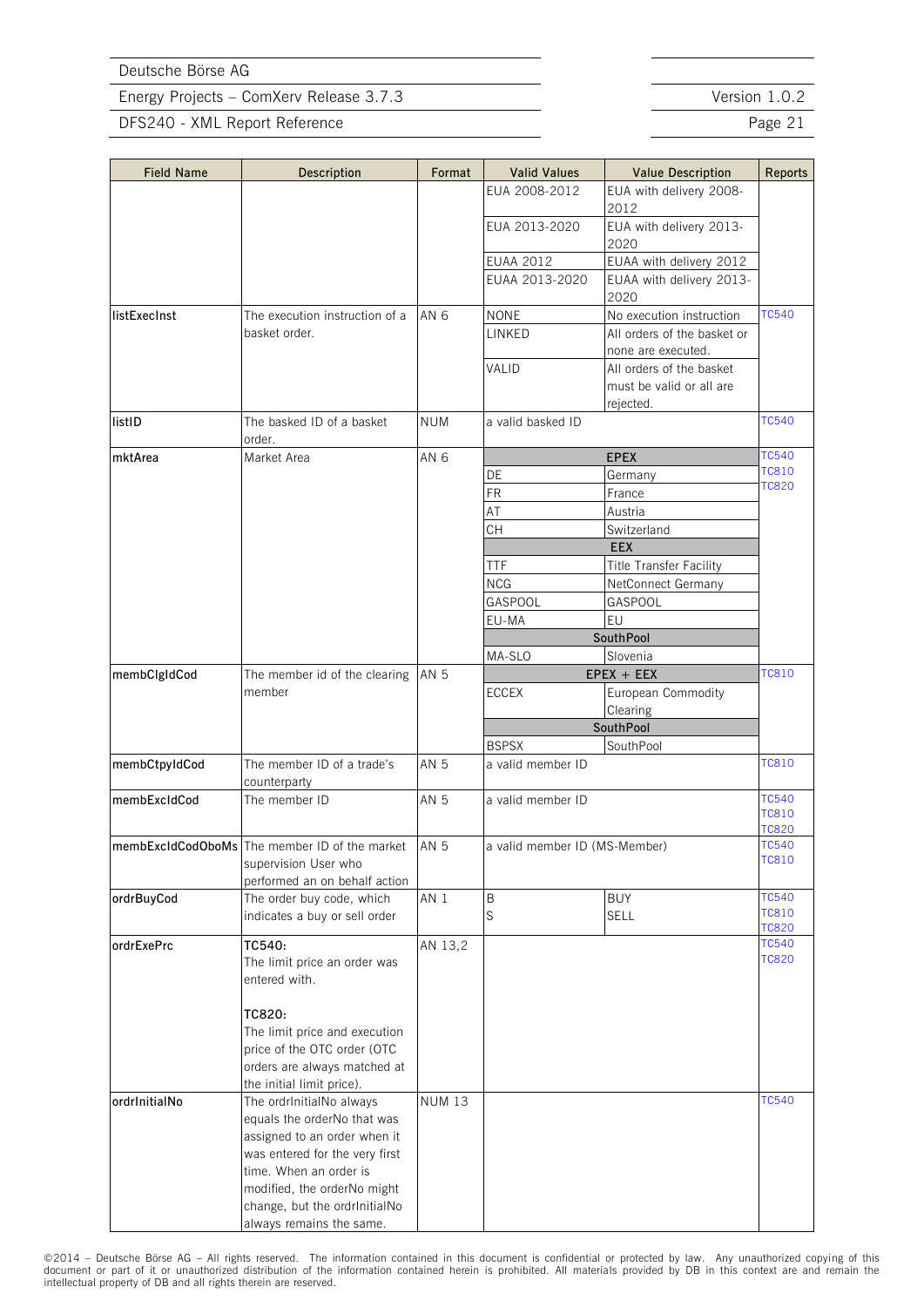<span id="page-23-10"></span><span id="page-23-8"></span><span id="page-23-7"></span><span id="page-23-4"></span><span id="page-23-1"></span><span id="page-23-0"></span>**EEX**

Energy Projects – ComXerv Release 3.7.3 Version 1.0.2

#### DFS240 - XML Report Reference **Page 22**

<span id="page-23-9"></span><span id="page-23-6"></span><span id="page-23-5"></span><span id="page-23-3"></span><span id="page-23-2"></span>

| <b>Field Name</b> | Description                                          | Format          | <b>Valid Values</b>       | <b>Value Description</b> | <b>Reports</b>               |
|-------------------|------------------------------------------------------|-----------------|---------------------------|--------------------------|------------------------------|
| ordrNo            | The order number                                     | <b>NUM 13</b>   |                           |                          | <b>TC540</b>                 |
|                   |                                                      |                 |                           |                          | <b>TC810</b>                 |
|                   |                                                      |                 |                           |                          |                              |
| ordrParentNo      | This optional field is only                          | <b>NUM 13</b>   |                           |                          | <b>TC540</b>                 |
|                   | displayed for maintenance                            |                 |                           |                          |                              |
|                   | steps which lead to a new                            |                 |                           |                          |                              |
|                   | orderNo. In this case, the field                     |                 |                           |                          |                              |
|                   | ordrParentNo contains the                            |                 |                           |                          |                              |
|                   | ordrNo of the previously                             |                 |                           |                          |                              |
|                   | modified order.                                      |                 |                           |                          |                              |
|                   | Example: An order with the                           |                 |                           |                          |                              |
|                   | orderNo "100" is modified                            |                 |                           |                          |                              |
|                   | which leads to the new                               |                 |                           |                          |                              |
|                   | orderNo "101". The TC540Rec                          |                 |                           |                          |                              |
|                   | for this maintenance step will                       |                 |                           |                          |                              |
|                   | contain the field ordrNo with                        |                 |                           |                          |                              |
|                   | the value "101" and the field                        |                 |                           |                          |                              |
|                   | "ordrParentNo with the value                         |                 |                           |                          |                              |
|                   | "100". Once a ordrParentNo is                        |                 |                           |                          |                              |
|                   | featured, the field will be filled                   |                 |                           |                          |                              |
|                   | for every subsequent change of                       |                 |                           |                          |                              |
|                   | the order.                                           |                 |                           |                          |                              |
| ordrQty           | The order quantity in MW.                            | NUM 16,1        |                           |                          | <b>TC540</b>                 |
|                   | After a trade, the quantity is                       |                 |                           |                          | <b>TC820</b>                 |
|                   | reduced by the amount traded                         |                 |                           |                          |                              |
|                   | away in the last trade until an                      |                 |                           |                          |                              |
|                   | order is fully matched (quantity                     |                 |                           |                          |                              |
|                   | $= 0,0$ ). For Iceberg orders it is                  |                 |                           |                          |                              |
|                   | the current exposed quantity                         |                 |                           |                          |                              |
|                   | (current size of active slice).                      |                 |                           |                          |                              |
| ordrResCod        | The order restriction code for                       | AN <sub>1</sub> | Α                         | AON: All Or Nothing      | <b>TC540</b>                 |
|                   | an intraday order                                    |                 |                           | IOC: Immediate or Cancel |                              |
|                   |                                                      |                 | F                         | FOK: Fill or Kill        |                              |
| ordrTypCod        | The order type code                                  | AN 1            | L - Limit Order           |                          | <b>TC540</b>                 |
|                   |                                                      |                 | I - Iceberg Order         |                          |                              |
|                   |                                                      |                 | B - Balancing Order       |                          |                              |
| otcTrdTim         | The OTC trade time, when the                         | TIME            | any time                  |                          | <b>TC820</b>                 |
|                   | OTC order was accepted by the                        |                 |                           |                          |                              |
|                   | counterparty                                         |                 |                           |                          |                              |
| ordrValCode       | The Validity Restriction of an                       |                 | GFS                       | <b>G</b> ood For Session | TC540                        |
|                   | Order.                                               |                 | GTD                       | Good Till Date           | <b>TC820</b>                 |
|                   |                                                      |                 | <b>NON</b>                | None, if Execution       |                              |
|                   |                                                      |                 |                           | Restriction is "IOC" or  |                              |
|                   |                                                      |                 |                           | "FOK".                   |                              |
| partIdCod         | The trader id                                        | AN <sub>6</sub> | a valid User ID           |                          | <b>TC540</b>                 |
|                   |                                                      |                 |                           |                          | <b>TC810</b>                 |
|                   |                                                      |                 |                           |                          | <b>TC820</b>                 |
| partIdCodOboMs    | The trader ID of the market                          | An 6            | a valid User ID (MS-User) |                          | <b>TC540</b>                 |
|                   | supervision User who                                 |                 |                           |                          | <b>TC810</b><br><b>TC820</b> |
|                   | performed an on behalf action                        |                 |                           |                          |                              |
| peakSizeQty       | The peak size quantity of an<br>Iceberg Order in MW. | <b>NUM 16,1</b> |                           |                          | <b>TC540</b>                 |
| product           | Contains the product of a                            | AN 32           |                           | <b>EPEX</b>              | <b>TC540</b>                 |
|                   | contract.                                            |                 | Continuous Power Base     |                          | <b>TC810</b>                 |
|                   |                                                      |                 | Continuous Power Peak     |                          | <b>TC820</b>                 |
|                   |                                                      |                 | Intraday_Power            |                          |                              |
|                   |                                                      |                 | Quarterly Hour Power      |                          |                              |
|                   |                                                      |                 |                           |                          |                              |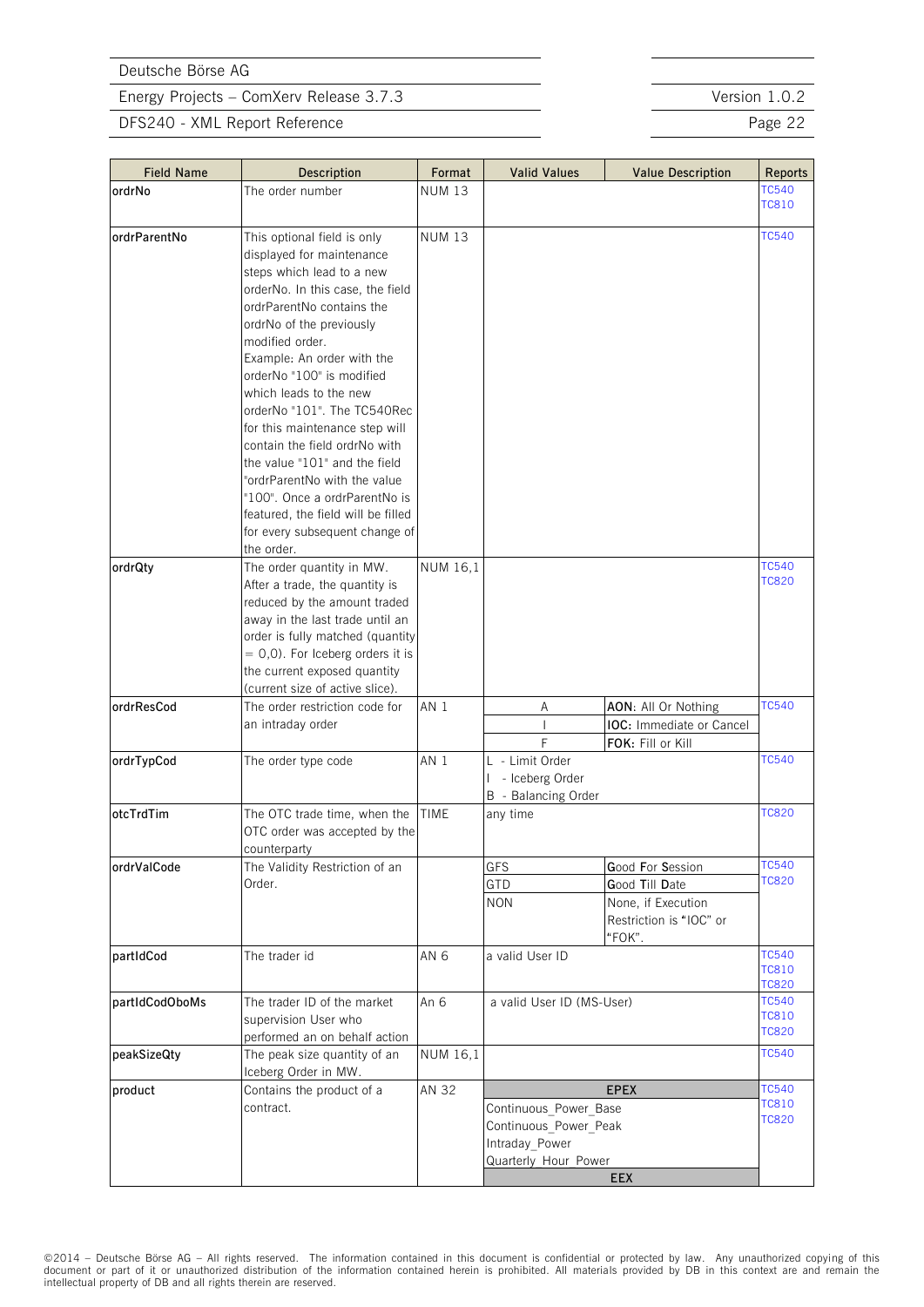DFS240 - XML Report Reference **Page 23** 

<span id="page-24-15"></span><span id="page-24-11"></span><span id="page-24-7"></span><span id="page-24-3"></span><span id="page-24-2"></span><span id="page-24-1"></span><span id="page-24-0"></span>

| <b>Field Name</b>  | Description                                                      | Format          | <b>Valid Values</b>              | <b>Value Description</b>           | <b>Reports</b>               |
|--------------------|------------------------------------------------------------------|-----------------|----------------------------------|------------------------------------|------------------------------|
|                    |                                                                  |                 | DAY 1 MW                         |                                    |                              |
|                    |                                                                  |                 | DAY                              |                                    |                              |
|                    |                                                                  |                 | WEEKEND 1 MW                     |                                    |                              |
|                    |                                                                  |                 | WEEKEND                          |                                    |                              |
|                    |                                                                  |                 | WITHIN-DAY                       |                                    |                              |
|                    |                                                                  |                 | <b>EUA</b>                       |                                    |                              |
|                    |                                                                  |                 | <b>EUAA</b>                      |                                    |                              |
|                    |                                                                  |                 |                                  | Southpool                          |                              |
|                    |                                                                  |                 | Continuous Power Base            |                                    |                              |
|                    |                                                                  |                 | Continuous Power Peak            |                                    |                              |
|                    |                                                                  |                 | Intraday Power                   |                                    |                              |
|                    |                                                                  |                 | Quarterly Hour Power             |                                    |                              |
| rptCod             | The naming code of an XML                                        | AN 5            | Can only be: TC540, TC810, TC820 | <b>TC540</b>                       |                              |
|                    | Report                                                           |                 |                                  | <b>TC810</b>                       |                              |
|                    |                                                                  |                 |                                  |                                    | <b>TC820</b><br><b>TC540</b> |
| rptNam             | The XML Report name                                              | AN 53           | a valid report long name         |                                    | <b>TC810</b>                 |
|                    |                                                                  |                 |                                  |                                    | <b>TC820</b>                 |
| rptPrntEffDat      | The 'print effective date' of an                                 | <b>DATE</b>     | any date                         |                                    | <b>TC540</b>                 |
|                    | XML report. All data in the                                      |                 |                                  | <b>TC810</b>                       |                              |
|                    | report is referring to this                                      |                 |                                  |                                    | <b>TC820</b>                 |
|                    | business day.                                                    |                 |                                  |                                    |                              |
| rptPrntRunDat      | The 'run date' of an XMI                                         | <b>DATE</b>     | any date                         |                                    | <b>TC540</b>                 |
|                    | report. This is the day when                                     |                 |                                  | <b>TC810</b>                       |                              |
|                    | the report was created.                                          |                 |                                  |                                    | <b>TC820</b>                 |
| setImCod1          | The settlement code                                              | AN <sub>3</sub> | always 'DVP'                     |                                    | <b>TC820</b>                 |
|                    |                                                                  |                 |                                  |                                    | <b>TC810</b>                 |
| stlDate            | The settlement date, which is                                    | DATE            | any date                         |                                    | <b>TC820</b>                 |
|                    | defined by the delivery start-                                   |                 |                                  |                                    |                              |
|                    | date of the power contract.                                      |                 |                                  |                                    |                              |
| stlldAct           | settlement id account                                            | AN 4            | always "0000"                    |                                    | <b>TC810</b>                 |
| stlldLoc           | The settlement location ID                                       | AN <sub>2</sub> |                                  | $EPEX + EEX$                       | <b>TC810</b>                 |
|                    |                                                                  |                 | ECC                              | <b>European Commodity Clearing</b> |                              |
|                    |                                                                  |                 |                                  | Southpool                          |                              |
|                    |                                                                  |                 | SP<br>Southpool                  |                                    |                              |
|                    | sumMembTotBuyOrdr The total quantity bought by a                 | <b>NUM 15,1</b> |                                  |                                    | <b>TC810</b>                 |
|                    | member in MW.                                                    |                 |                                  |                                    |                              |
|                    | sumMembTotSellOrdr The total quantity sold by a<br>member in MW. | NUM 15,1        |                                  |                                    | <b>TC810</b>                 |
| sumPartTotBuyOrdr  | The total quantity bought by a                                   | <b>NUM 15,1</b> |                                  |                                    | <b>TC810</b>                 |
|                    | trader in MW.                                                    |                 |                                  |                                    |                              |
|                    |                                                                  |                 |                                  |                                    |                              |
|                    |                                                                  |                 |                                  |                                    |                              |
| sumPartTotSellOrdr | The total quantity sold by a                                     | NUM 15,1        |                                  |                                    | <b>TC810</b>                 |
|                    | trader in MW.                                                    |                 |                                  |                                    |                              |
| text               | The text entered in the text                                     | AN 250          | any text                         |                                    | <b>TC540</b>                 |
|                    | field of an order or bid                                         |                 |                                  |                                    | <b>TC810</b>                 |
|                    |                                                                  |                 |                                  |                                    | <b>TC820</b>                 |
| totalRemQty        | The total remaining quantity of $NUM$ 16,1                       |                 |                                  |                                    | <b>TC540</b>                 |
|                    | an Iceberg Order in MW.                                          |                 |                                  |                                    |                              |
| tradMtchPrc        | The trade match price. This is                                   | AN 13,2         |                                  |                                    | <b>TC540</b>                 |
|                    | the price at which a trade was                                   |                 |                                  |                                    | <b>TC810</b>                 |
|                    | executed.                                                        |                 |                                  |                                    |                              |
| tradMtchQty        | The trade match quantity,                                        | NS 15,1         |                                  |                                    | <b>TC810</b>                 |
|                    | which is (in MWh) the quantity                                   |                 |                                  |                                    |                              |
|                    | traded                                                           |                 |                                  |                                    |                              |
| tranIdNo           | TC810: Unique identifier of a                                    | <b>NUM</b>      |                                  |                                    | <b>TC810</b>                 |
|                    | trade per day (Trade ID)                                         |                 |                                  |                                    | <b>TC820</b>                 |
|                    | TC820: Order ID of an OTC                                        |                 |                                  |                                    |                              |
|                    | order                                                            |                 |                                  |                                    |                              |

<span id="page-24-14"></span><span id="page-24-13"></span><span id="page-24-12"></span><span id="page-24-10"></span><span id="page-24-9"></span><span id="page-24-8"></span><span id="page-24-6"></span><span id="page-24-5"></span><span id="page-24-4"></span>©2014 – Deutsche Börse AG – All rights reserved. The information contained in this document is confidential or protected by law. Any unauthorized copying of this<br>document or part of it or unauthorized distribution of the i